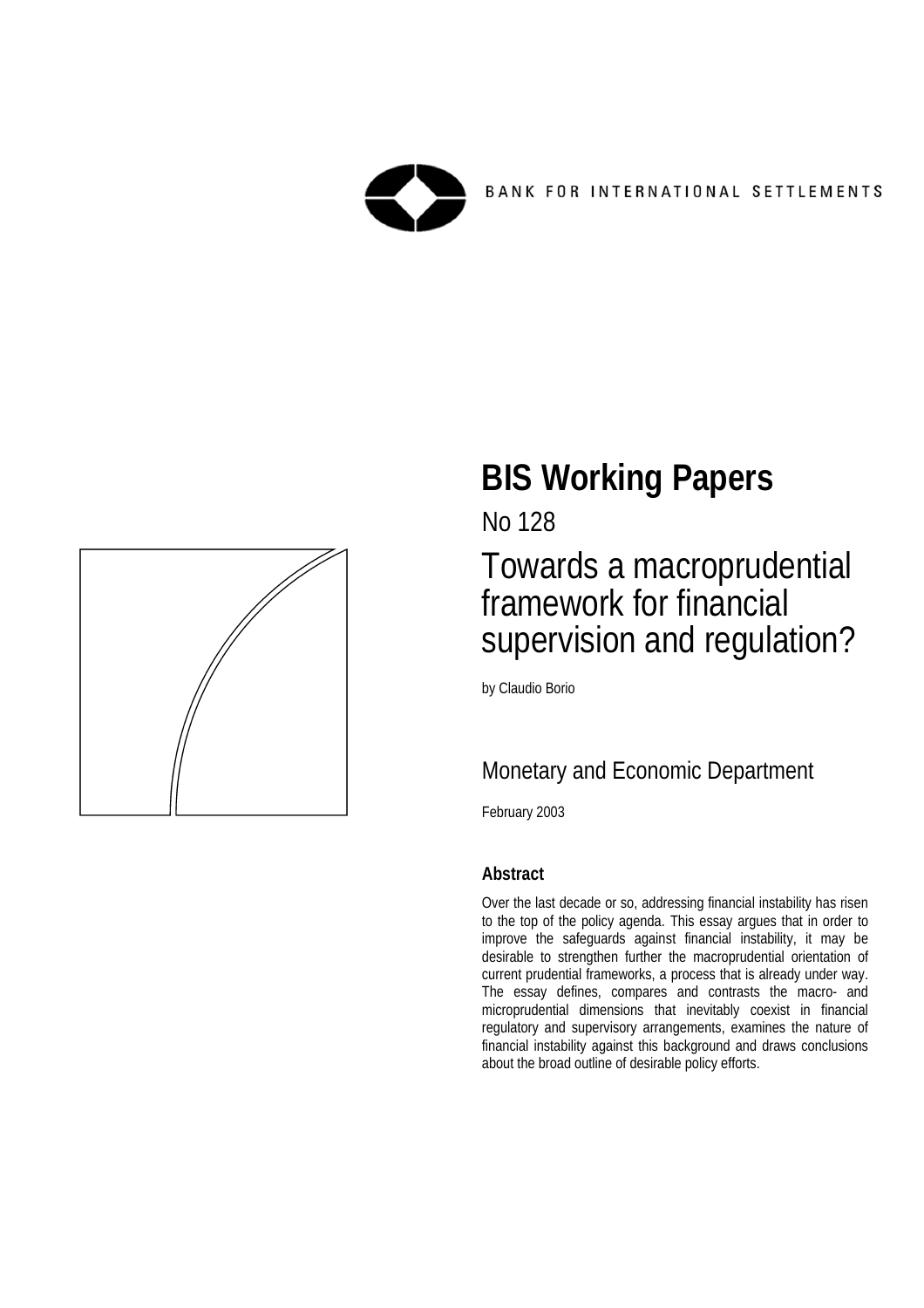BIS Working Papers are written by members of the Monetary and Economic Department of the Bank for International Settlements, and from time to time by other economists, and are published by the Bank. The papers are on subjects of topical interest and are technical in character. The views expressed in them are those of their authors and not necessarily the views of the BIS.

Copies of publications are available from:

Bank for International Settlements Press & Communications CH-4002 Basel, Switzerland

E-mail: [publications@bis.org](mailto:publications@bis.org) 

Fax: +41 61 280 9100 and +41 61 280 8100

This publication is available on the BIS website ([www.bis.org\)](http://www.bis.org/).

© *Bank for International Settlements 2003. All rights reserved. Brief excerpts may be reproduced or translated provided the source is cited.* 

ISSN 1020-0959 (print) ISSN 1682-7678 (online)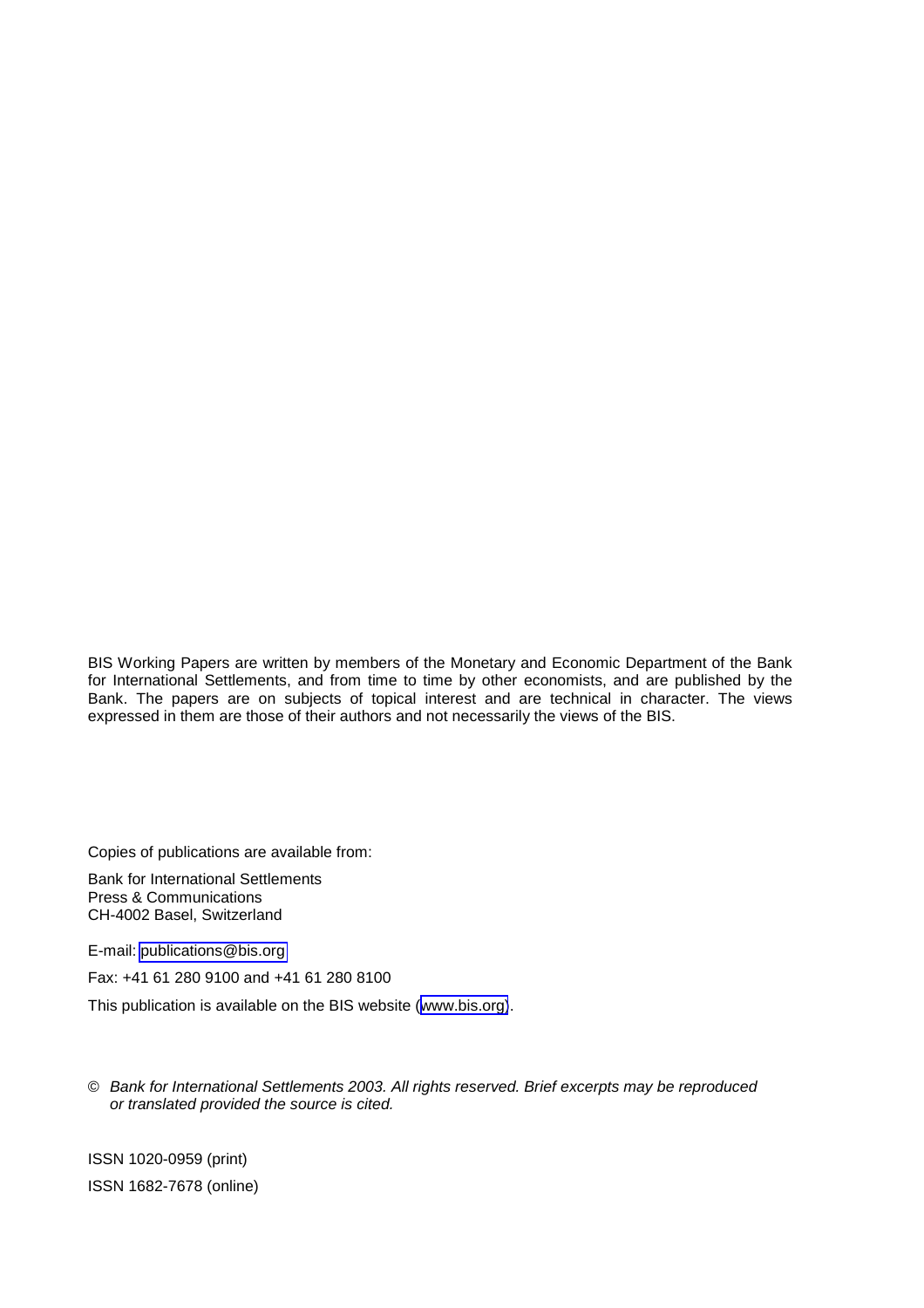## **Table of contents**

| Ι.   |  |  |  |  |  |
|------|--|--|--|--|--|
|      |  |  |  |  |  |
|      |  |  |  |  |  |
| II.  |  |  |  |  |  |
|      |  |  |  |  |  |
|      |  |  |  |  |  |
|      |  |  |  |  |  |
|      |  |  |  |  |  |
|      |  |  |  |  |  |
|      |  |  |  |  |  |
|      |  |  |  |  |  |
| III. |  |  |  |  |  |
|      |  |  |  |  |  |
|      |  |  |  |  |  |
|      |  |  |  |  |  |
|      |  |  |  |  |  |
|      |  |  |  |  |  |
|      |  |  |  |  |  |
|      |  |  |  |  |  |
|      |  |  |  |  |  |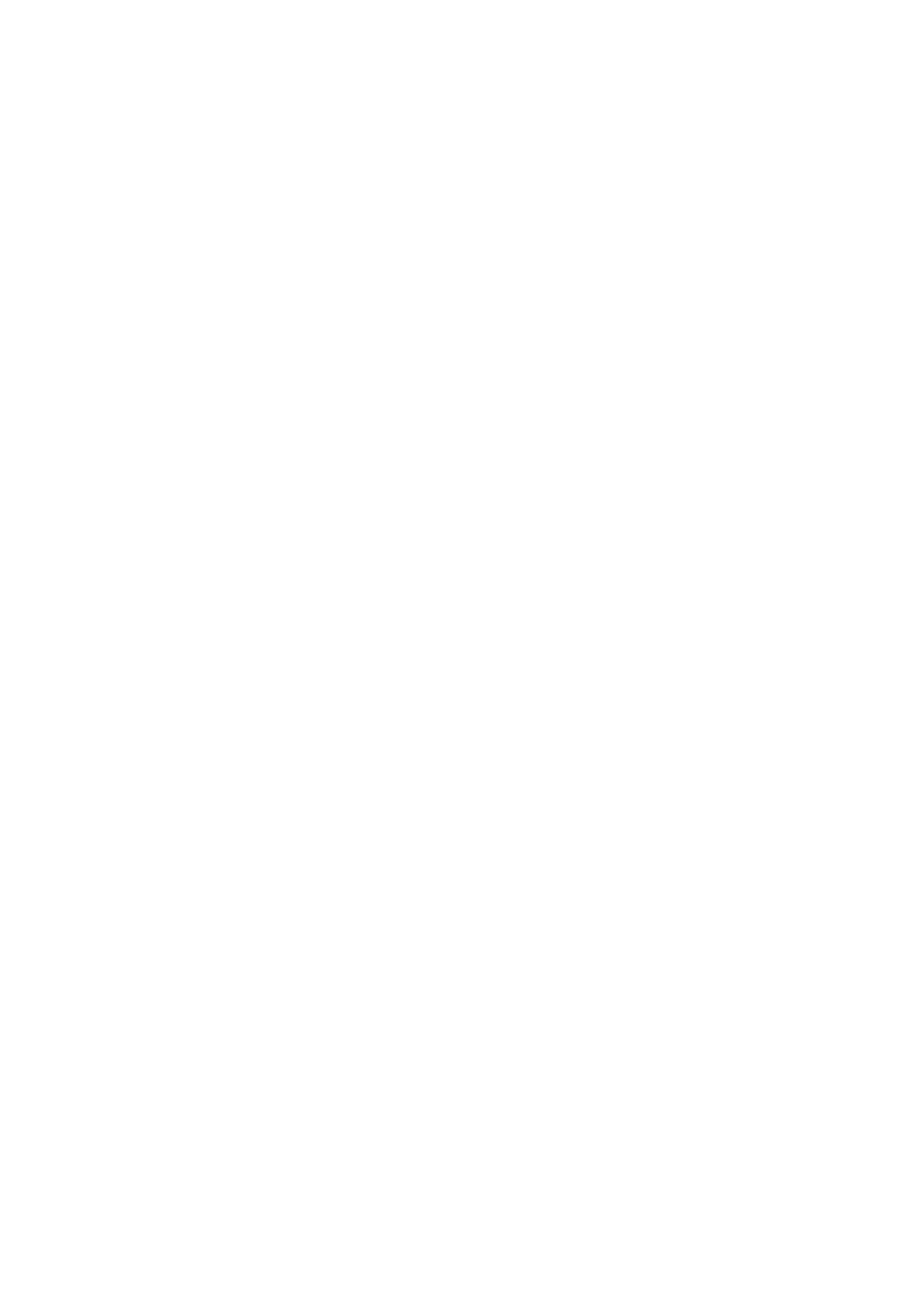*"Words, like nature, half reveal and half conceal the soul within"* 

*Alfred Lord Tennyson* 

 *"When I use a word... it just means what I choose it to mean – neither more, nor less"* 

*Humpty Dumpty* 

### **Introduction**<sup>1</sup>

Financial instability may not necessarily be here to stay. But it has been sufficiently prominent over the last couple of decades to rise, slowly but surely, to the top of the international policy agenda. The sizeable economic costs of financial crises in industrial and emerging market countries could not be ignored.

Banking supervisors were used to a quiet life in the (largely) financially repressed systems that emerged in the postwar period. They have been much busier of late. Bankhaus Herstatt failed in 1974. Few could have imagined then that this would mark the beginning of a long journey in ever closer and wider international cooperation among prudential authorities. Now, some 30 years on, efforts to upgrade bank capital standards are grabbing the headlines worldwide. They have even become an issue in electoral campaigns.

These efforts are part of a broader challenge: strengthening the safeguards against financial instability. The basic question is how best this should be done.

The answer ultimately depends on how we think of financial instability, of its ultimate causes and implications. Events have forced many of us to go back to basics; to question assumptions we once took for granted. The debate has been rich and has furthered our understanding greatly. Even so, having lost some trusted "points of reference" we are still searching for new ones.

This essay will argue that we can get a bit closer to the right answers by exploring the implications of an ungainly word, increasingly used but still looking for a precise meaning. The word is "macroprudential". The thesis is that to improve further the lines of defence against financial instability we should strengthen the macroprudential orientation of the regulatory and supervisory framework.

In fact, the process is well under way. Friedman once said: "We are all Keynesians now".<sup>2</sup> One could equally well say: "We are all (to some extent) macroprudentialists now"- to coin another clumsy word. The shift in perspective has been remarkable over the last few years. And it is likely that it will continue.

We might be moving towards the right answers. But this essay will raise still more questions. The intention is to use the "macroprudential" perspective as a kind of looking glass, to put old issues into a new focus. Once that is done, however, more questions will emerge.

The outline of the essay is the following. Section I defines terms and concepts: what is meant by a "macroprudential" perspective? Section II will argue that this perspective is useful to understand financial instability. Section III moves from diagnosis to remedies, and argues that the macroprudential perspective can also be helpful in identifying broad sets of policy responses. Finally, some conclusions are drawn.

<sup>1</sup> This paper is a revised version of an invited lecture at the CESifo Summer Institute Workshop on "Banking regulation and financial stability" that took place in Venice, Italy, on 17-18 July 2002. It is forthcoming in *CESifo Economic Studies*. I would like to thank Philip Lowe, Bengt Mettinger, Hyun Shin, Kostas Tsatsaronis and two anonymous referees for their helpful comments, and Janet Plancherel for the patience and efficiency with which she put the lecture together under heavy time pressure. This essay reflects personal views and not necessarily those of the BIS. Any remaining errors are my sole responsibility.

 $\overline{2}$ Quoted in Samuelson (1973).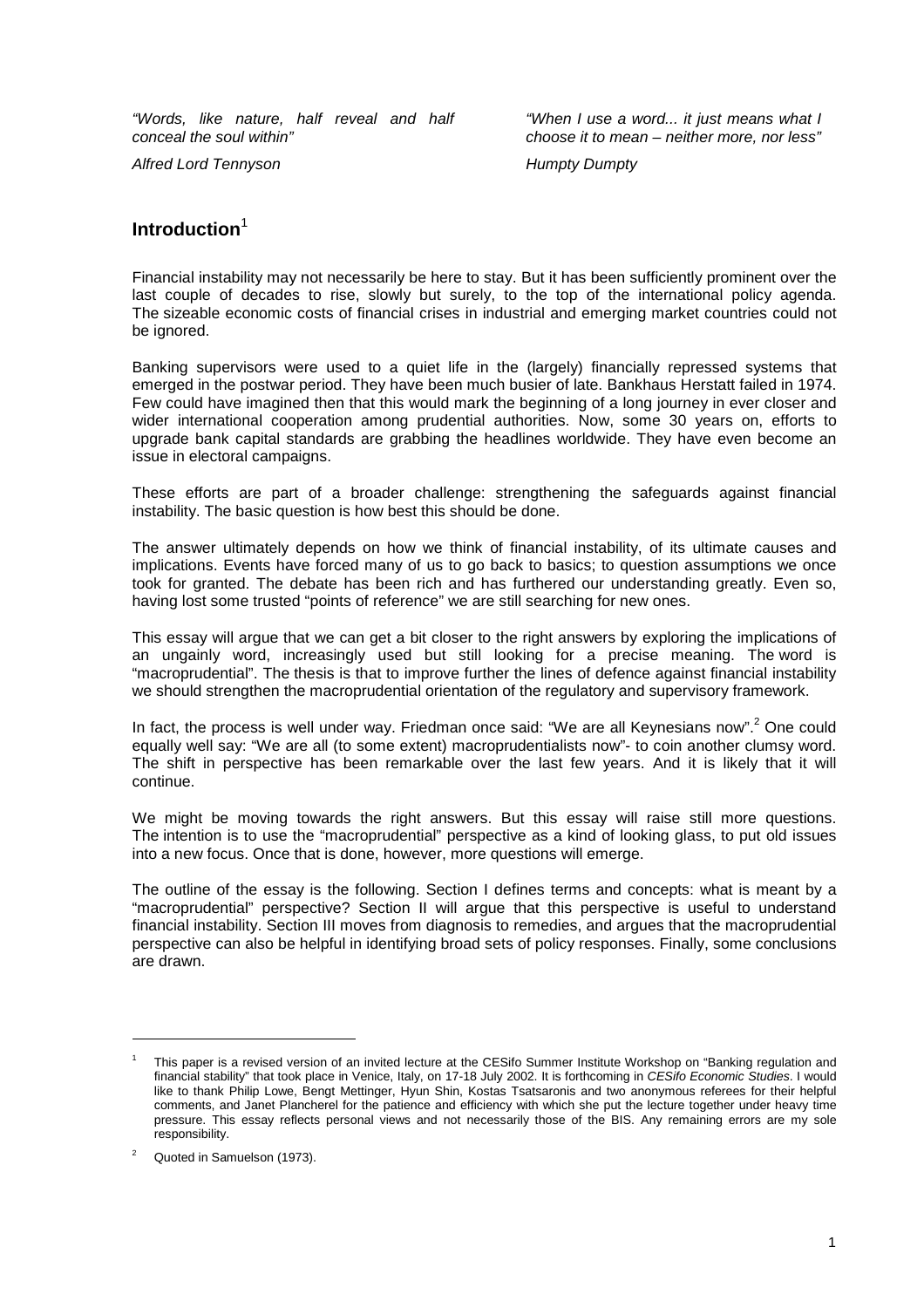## **I.** The micro- and macroprudential dimensions defined<sup>3</sup>

#### **Definitions**

Shades of grey are best appreciated when set against their two primitive components, black and white. Likewise, it is especially helpful to *define* the micro- and macroprudential perspectives in such a way as to sharpen the distinction between the two. So defined, by analogy with black and white, the macro- and microprudential souls would normally coexist in the more natural shades of grey of regulatory and supervisory arrangements.

As defined here, the macro and microprudential perspectives differ in terms of *objectives* and the *model* used to describe risk (Table 1).

| Table 1                                                     |                                               |                                                            |  |  |  |  |  |  |
|-------------------------------------------------------------|-----------------------------------------------|------------------------------------------------------------|--|--|--|--|--|--|
| The macro- and microprudential perspectives compared        |                                               |                                                            |  |  |  |  |  |  |
|                                                             | <b>Macroprudential</b>                        | <b>Microprudential</b>                                     |  |  |  |  |  |  |
| Proximate objective                                         | limit financial system-wide distress          | limit distress of individual institutions                  |  |  |  |  |  |  |
| Ultimate objective                                          | avoid output (GDP) costs                      | consumer (investor/depositor)<br>protection                |  |  |  |  |  |  |
| Model of risk                                               | (in part) endogenous                          | exogenous                                                  |  |  |  |  |  |  |
| Correlations and<br>common exposures<br>across institutions | important                                     | irrelevant                                                 |  |  |  |  |  |  |
| Calibration of<br>prudential controls                       | in terms of system-wide distress;<br>top-down | in terms of risks of individual<br>institutions; bottom-up |  |  |  |  |  |  |

The *objective* of a macroprudential approach is to limit the risk of episodes of financial distress with significant losses in terms of the real output for the economy as a whole. That of the microprudential approach is to limit the risk of episodes of financial distress at individual institutions, regardless of their impact on the overall economy.

So defined, the objective of the macroprudential approach falls squarely within the macroeconomic tradition. That of its microprudential counterpart is best rationalised in terms of consumer (depositor or investor) protection.<sup>4</sup>

To highlight the distinction between the two, it is useful to draw an analogy with a portfolio of securities. For the moment, think of these as the financial institutions in an economy. Assume, further, that there is a (monotonically) increasing relationship between the losses on this portfolio and the costs to the real economy. The macroprudential approach would then care about the tail losses on the portfolio as a whole; its microprudential counterpart would care *equally* about the tail losses on *each* of the component securities.

The implications for the setting of prudential controls are straightforward. The macroprudential approach is top-down. It first sets the relevant threshold of acceptable tail losses for the portfolio as a

<sup>3</sup> Previous statements of the distinction between the macro- and microprudential perspectives can be found in Crockett (2000a) and (2001a). Borio et al (2001) apply the distinction to the analysis of capital standards. Tsatsaronis (2002) provides a more in-depth, complementary analysis of these issues.

<sup>4</sup> This view of prudential policy is formalised in Dewatripont and Tirole (1993).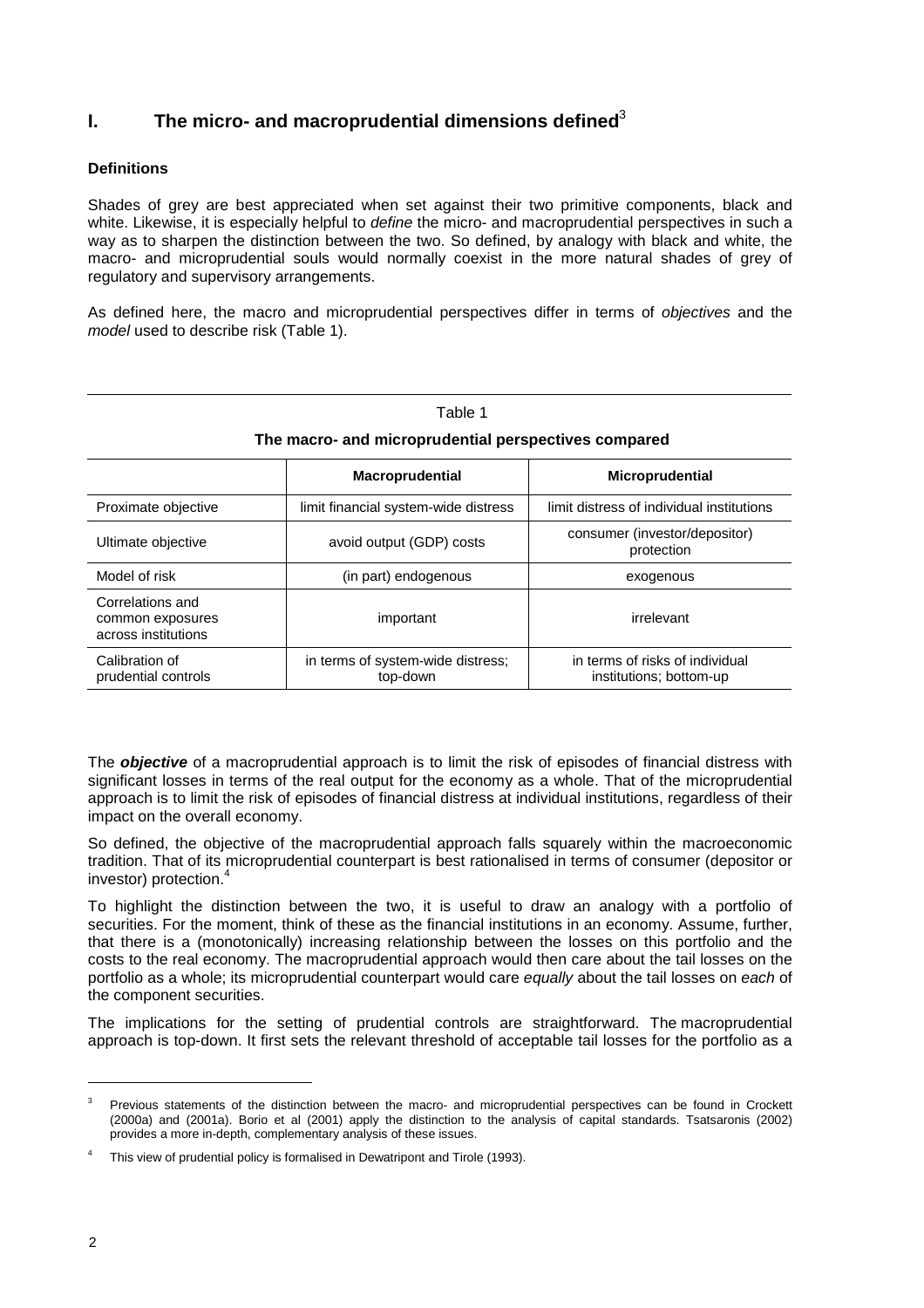whole. It then calibrates the prudential controls on the basis of the marginal contribution of each security to the relevant measure of portfolio risk. As portfolio allocation theory teaches us, correlations<sup>5</sup> across securities, and the distinction between systematic and idiosyncratic risk, are of the essence. By contrast, the microprudential approach is bottom-up. It sets prudential controls in relation to the risk of each individual security. The result for the overall portfolio arises *purely* as a consequence of aggregation. Correlations across securities are ignored.<sup>6</sup>

Next, consider the *model* used to describe risk. The macroprudential perspective assumes that risk is in part *endogenous* with respect to the behaviour of the financial system; the microprudential approach assumes that it is *exogenous*.

The analogy can be helpful here too. In finance theory, we are used to thinking that the risk of a portfolio depends on some exogenous risk factors. The macroprudential approach assumes that these risk factors are in part endogenous with respect to the characteristics of the portfolio. By contrast, the microprudential approach assumes that risk can be taken as exogenous. In fact, its analysis is squarely in the tradition of partial equilibrium. The focus on the risk profile of individual securities (read institutions) justifies the choice.<sup>7</sup>

Moreover, since the macroprudential approach measures risk in terms of the dispersion of an economy's output, it also recognises that the financial system has first-order effects on it. These effects are ignored in the microprudential perspective.

A microprudentialist would argue that for a financial system to be sound it is necessary and sufficient that each individual institution is sound. A macroprudentialist would take issue with this. To him, it would not be necessary: the output costs of financial stress at individual institutions, or even groups of institutions, banks or otherwise, need not be large enough. More subtly, he would not regard it as sufficient either. This would depend on *how* soundness was pursued. In his view, a macroprudential approach would have a better chance of securing financial stability and, thereby, of making also *individual* institutions safer. The approach could help in the identification of vulnerabilities and in designing appropriate policy responses.

As argued below, this has to do with the nature of financial instability, and hence with the role of risk perceptions and incentives. The endogeneity of risk comes into its own here. At this point, however, let's just pick an illustration that brings out the difference in perspectives most starkly.

By taking risk as exogenous, it would not be possible for a microprudentialist to conceive of situations in which what was rational, even compelling, for an individual institution could result in undesirable aggregate outcomes. A macroprudentialist would find this possibility natural. For example, it could make sense for a financial firm to tighten its risk limits and take a defensive stance in the face of higher risk. But if all did that, each of them could end up worse off. Tightening credit standards and liquidating positions could precipitate further financial stress and asset price declines. Risk would thereby increase.

<sup>5</sup> The term "correlation" is used loosely here. For the purpose at hand, tail interdependence is more suitable. When returns cannot be accurately described by multivariate normal distributions, the difference can be important, as correlations are too restrictive. See Embrechts et al (1999).

<sup>6</sup> Obviously, this analogy has its limitations. In particular, the monotonic relationship assumes that the marginal contribution of each financial institution to the macro risk of distress (losses) is the same, regardless of its specific characteristics. For instance, there is no distinction between banks and non-banks at this level of abstraction. And the analogy glosses over the distinction between institutions and markets. Obviously, any rigorous theoretical analysis would need to address these issues. For this reason, taking the analysis one step further, Tsatsaronis (2002) prefers to focus on the more basic notion of "intermediation capacity". He sees this as reflecting the ability of financial arrangements to channel funds from savers to investors, overcoming the problems arising from asymmetric information, and to allocate and absorb risk. Borio (2000) argues that the functional distinction between markets and institutions can easily be overstated.

<sup>7</sup> Put differently, a microprudential researcher would focus on games against nature. Nature throws the dice and determines the risk characteristics of an economy. The only issue is how this risk is sliced and distributed. Moreover, strictly speaking, he would be concerned only with single-player games. A macroprudential researcher would focus on games among economic agents. The outcome would determine the level of aggregate risk.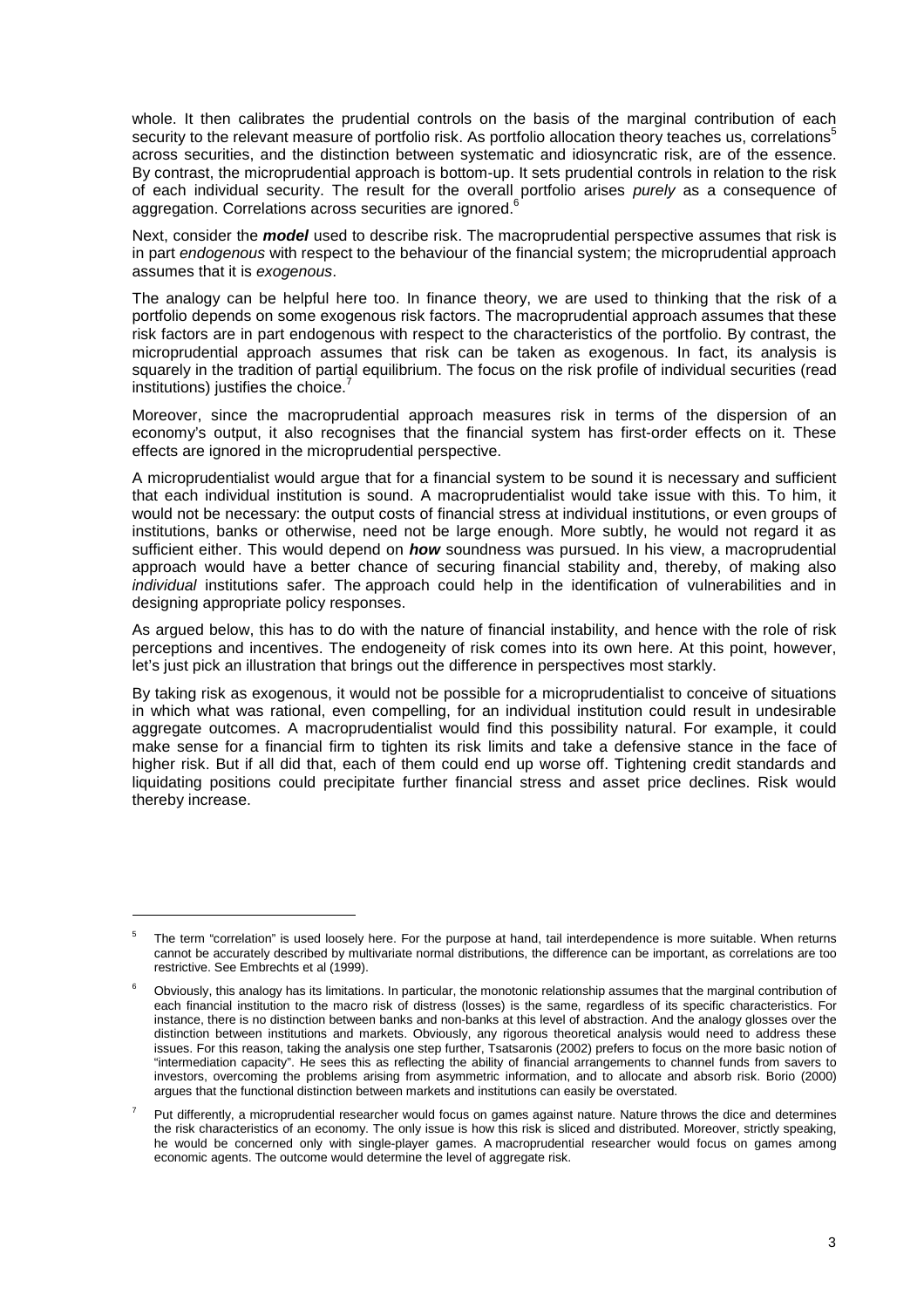#### **From definitions to actual practices**

How do current prudential frameworks compare against this stark macro-micro distinction? It is easy to see that the two souls coexist to varying degrees. Some differences may reflect historical and institutional aspects, including whether prudential powers are located with central banks or separate agencies. Others depend on whether we focus on objectives or on the means through which those objectives are pursued.

Take the *micro* elements first. Prudential standards are generally calibrated with respect to the risks incurred by individual institutions, the hallmark of a microprudential approach. The widespread use of peer group analysis in assessing risk is micro too. The benchmark here is the average performance of institutions, regardless of what this implies in the aggregate. And microprudential is also a certain reluctance to contemplate adjustments in standards or the intensity of supervision that would internalise macroeconomic consequences. Recall, for instance, the differences of opinion between the Federal Reserve and the Office of the Controller of the Currency in the United States during the "headwinds" of the early 1990s. At the time, the Fed was concerned about the implications for overall risk of a tightening of supervisory standards with respect to real estate exposures pursued by the other supervisory agency.

Next, consider the *macro* elements. Prudential authorities for banks often list among their objectives preventing systemic risk, even though the notion is vague enough to accommodate goals that could fall short of a macro approach: not all situations where systemic risk is invoked need involve potentially significant costs for the real economy. Likewise, it is not unusual for the intensity of supervision to be tailored to the size and complexity of institutions, which may match, by design or incidentally, their systemic significance. And the monitoring of risk goes well beyond peer group analysis. It routinely looks at aspects such as concentration of exposures across institutions and vulnerabilities to common shocks, like those associated with asset prices, sectoral, regional or macroeconomic developments.

### **II. Financial instability: from micro to macro**

Which elements predominate is very much in the eye of the beholder. From a policy perspective, however, what matters is the balance between the two. Arguably, there are good reasons why we should strengthen further the macroprudential orientation of the framework.

At least three reasons spring to mind. First, in some important respects, the macroprudential objective actually subsumes the rationale for its microprudential counterpart. Second, as a result of a better balance between market and official discipline, strengthening the macroprudential orientation holds out the promise of better economic performance. Third, and more subtly, the nature of financial instability is such that a strict microprudential approach is less likely to deliver a safe and sound financial system. Take each in turn.

#### **Reason 1: high costs of financial instability**

The output costs of financial instability can be very large and their incidence widely felt. Even acknowledging measurement difficulties, studies indicate that the costs of banking crises can easily run into double digits of GDP.<sup>8</sup> Output and growth opportunities are forgone. Severe financial distress can numb the effectiveness of standard macroeconomic tools, such as monetary and fiscal policies. Among industrial countries, Japan vividly illustrates this point. And the very social fabric of society can come under strain. The experience in a number of emerging market countries is telling.

Put bluntly, if the microprudential objective is rationalised in terms of depositor protection, there is a sense in which its macroprudential counterpart subsumes it. For the macroprudential objective is couched in terms of the size of the losses incurred by economic agents, *regardless of which hat they happen to wear*. In particular, even in those cases where depositor protection schemes may insulate depositors from *direct* losses, they cannot spare them the indirect, and more insidious, pain of widespread financial distress as citizens of a country.

<sup>8</sup> See, for instance, Hoggarth and Saporta (2001), who measure costs in terms of output forgone, and the references therein.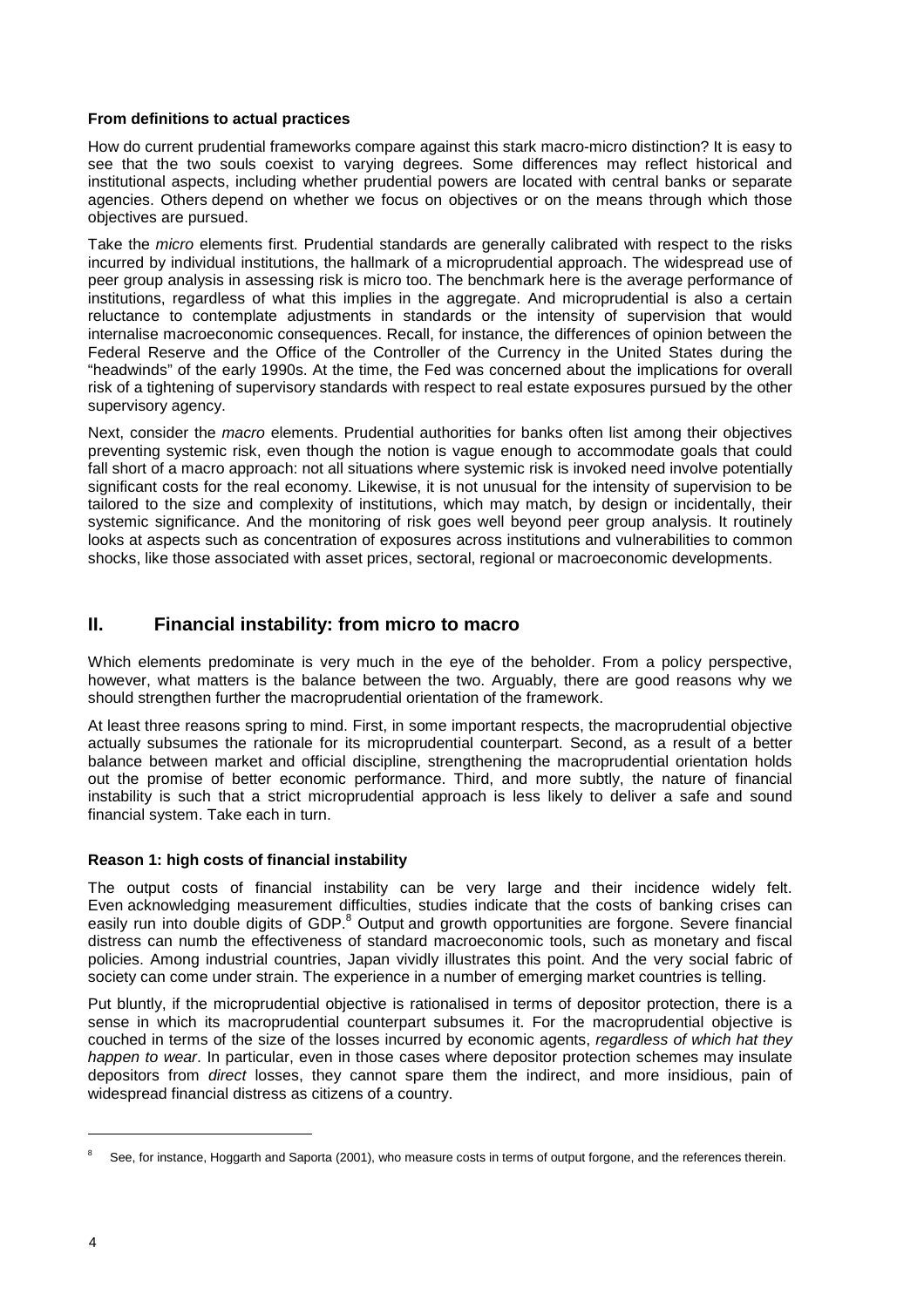#### **Reason 2: balance between market and policy-induced discipline**

Since a microprudential approach seeks to limit the failure of *each* institution, regardless of its systemic consequences, it is arguably more likely to result in an overly protective regulatory and supervisory framework. Any failure, no matter how unimportant for the economy, could seriously damage the reputation of supervisors. The risk is that market forces may be stifled excessively. Resources can be misallocated and growth opportunities forgone. If taken too far, and underpinned by overly generous safety net arrangements, a microprudential approach could even undermine the very objective it is supposed to attain. It is well known that numbed incentives to monitor and limit risk can ultimately generate costly instability - the so-called moral hazard problem.<sup>9</sup>

This does not mean that depositor protection schemes are undesirable. Far from it. Limited schemes can act as effective pre-commitment mechanisms. By limiting the incidence of losses on the more vulnerable segments of society, they can relieve political economy pressures to "bail out" institutions.<sup>10</sup> By the same token, they can facilitate a more discriminating attitude towards the resolution of financial distress and thereby underpin a shift towards a macroprudential orientation. The point is that the pursuit of depositor protection objectives is best done through a combination of a macroprudential orientation and more targeted protection schemes.

#### **Reason 3: nature of financial instability**

While a commonly held view of systemic risk suggests that financial stability can be secured through a microprudential approach, an analysis of the origin of financial crises with significant macroeconomic costs suggests that a macroprudential perspective is important. This analysis also reveals certain peculiar characteristics of risk perceptions that hold clues about possible policy responses. The distinction between the cross-sectional and time dimension of risk, especially system-wide risk, is crucial here. In addition, incentives play an important role. It is worth elaborating on these points in some detail.

#### *Two views of systemic risk*

l

The commonly held view of systemic risk that limits the tension between the micro- and macroprudential perspectives combines three ingredients.<sup>11</sup> First, and most importantly, it tends to see widespread financial distress as arising primarily from the failure of *individual* institutions. The failure then spreads, through a variety of *contagion* mechanisms, to the financial system more generally. Interlinkages through balance sheets and overreactions driven by imperfect information are seen as key channels. Second, it tends to treat risk as endogenous in terms of the *amplification* mechanisms, but not with respect to the *original* shock, which is seen as exogenous. Third, this often goes hand in hand with a rather static view of instability. In other words, for a variety of reasons, the financial system is seen as initially vulnerable; suddenly, a shock occurs, which is then amplified by the endogenous response of market participants. There is no role for the factors underlying the build-up of the vulnerability in the first place. Finally, in many models, structurally illiquid portfolios are the key source of vulnerability and amplification. Liquid liabilities, and the threat of deposit runs, play a key role.

This view has an impeccable intellectual pedigree. Some of its more formal elements go back at least to the canonical model of systemic risk of Diamond and Dybvig (1983).<sup>12</sup> This view permeates much of

<sup>9</sup> For instance, if ill-designed, a safety net can address one cause of instability, generalised liquidity crises, by generating another, namely slower-moving solvency crises.

Note that this rationalisation of deposit insurance schemes is rather different from the one normally found in the literature. It recognises that, in modern economies, it is "runs" by *sophisticated* creditors, typically exempt from insurance, that can precipitate a crisis, especially through the inter bank market. And it sees discretionary emergency liquidity assistance as a better instrument than deposit insurance to deal with liquidity crises, since it does not afford *unconditional* protection in the case of failure to achieve that goal. At the same time, deposit protection schemes can be useful precisely in cases of *insolvency*, by shielding supervisors from public pressure to bail out institutions, thereby lending credibility to the threat of a more discriminating resolution of the insolvency.

<sup>&</sup>lt;sup>11</sup> This view, in fact, is a mixture of various elements stressed by somewhat different strands of thought. It is supposed to capture a general intellectual atmosphere that has permeated much of the thinking on systemic risk.

 $12$  Santos (2000) reviews part of this literature and its relationship to bank regulation and minimum capital requirements in particular. De Bandt and Hartmann (2000) provide a more general survey of systemic risk and Davis (1995) a broader overview of the literature on financial instability.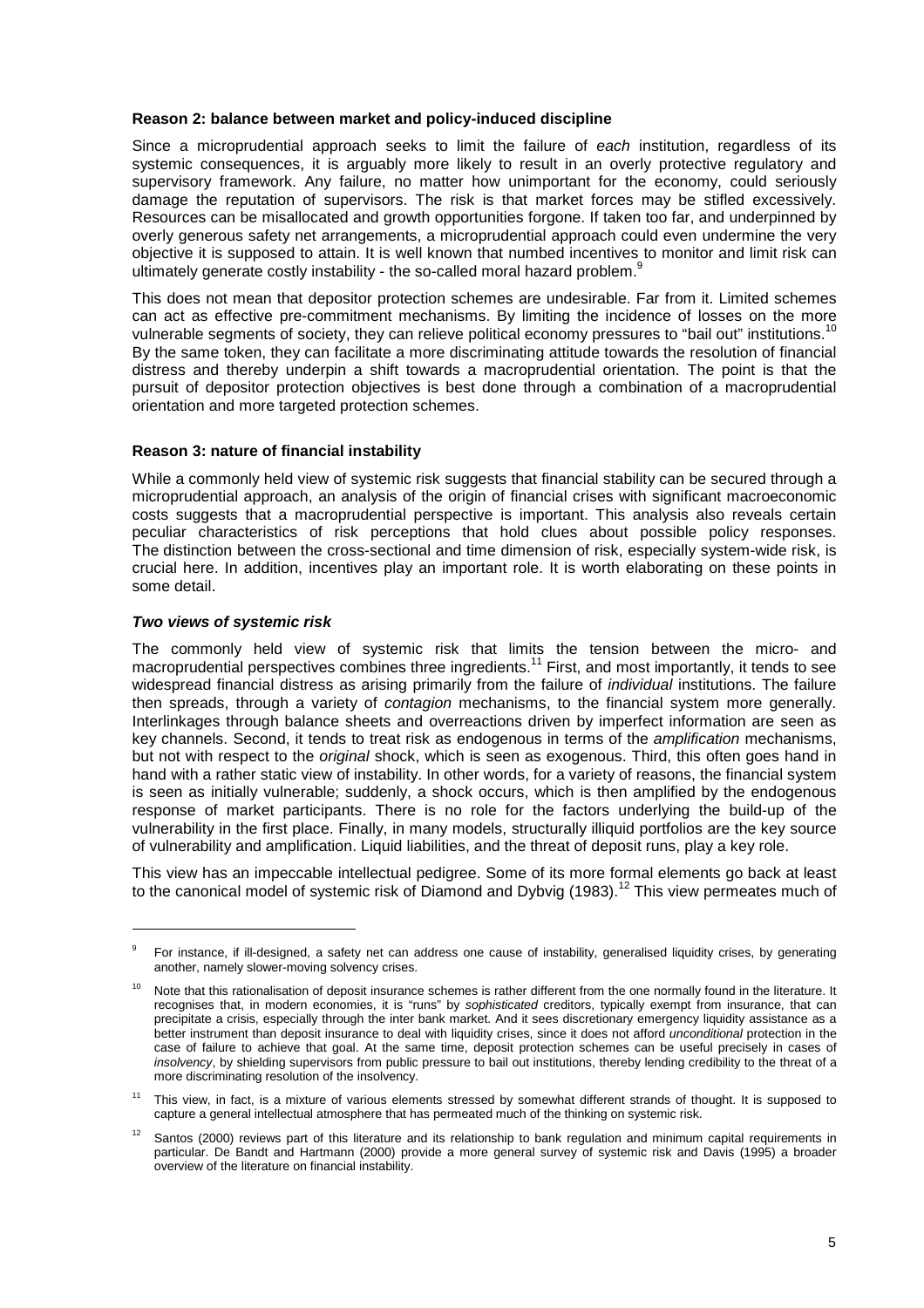the literature on systemic risk that focuses on domino effects, as exemplified in the well known review article by Kaufman (1994). And it has also influenced much of the thinking in the policy community.<sup>13</sup>

There is little doubt that systemic risk *can* arise from processes of this kind. Failures that result from mismanagement at individual institutions are the most obvious examples. In this case, exposures through payment and settlement systems and the inter bank market more generally are key channels of transmission.14 Possible instances may include, for example, Herstatt, Drexel Burnham Lambert, BCCI and Barings, just to quote a few. In these cases, idiosyncratic factors have the potential to become systemic through the web of contractual, informational and psychological links that keeps the financial system together. By now, we understand these processes reasonably well.

But the significance of such instances pales in comparison with that of the cases where systemic risk arises primarily through *common exposures* to macroeconomic risk factors across institutions. It is this type of financial distress that carries the more significant and longer-lasting real costs. And it is this type that underlies most of the major crises experienced around the globe. By comparison with the canonical model of systemic risk, these processes are still poorly understood.

Financial crises of this type can differ in many respects. The precise configuration of vulnerabilities varies, including whether they are primarily located among private or public sector borrowers, the relative role of domestic and cross-border exposures, and the importance of foreign currency mismatches. The precise triggers and hence timing are essentially unpredictable. And the main forces behind the crises can either be domestic or foreign.

Even so, beyond these differences, behind many such episodes a fairly common, if highly stylised, pattern can be detected. Generally, there is first of all a build-up phase. This is normally characterised by booming economic conditions, benign risk assessments, a weakening of external financing constraints, notably access to credit, and buoyant asset prices (Graph 1).<sup>15</sup> The economy may be perceived as being on a permanently higher expansion path. This configuration promotes and masks the accumulation of real and financial imbalances; the system becomes overstretched. At some point, the process goes into reverse. The unpredictable trigger can reside either in the financial sphere (eg an asset price correction) or in the real economy (eg a spontaneous unwinding of an investment boom). If the system has failed to build up enough buffers and the contraction goes far enough, a financial crisis can erupt. Ex post, a financial cycle, closely intertwined with the business cycle, is evident.16

It is not difficult to detect elements of this kind behind many of the severe financial crises in industrial and emerging market countries since at least the 1980s. These include several of the banking crises in Latin America in the 1980s and early 1990s, the crises in East Asia later in the decade, those in the Nordic countries in the late 1980s-early 1990s and the more prolonged one in Japan. Moreover, even if no major crisis broke out, countries such as the United States, the United Kingdom and Australia also experienced strains in their financial systems in the early 1990s following similar patterns.

<sup>&</sup>lt;sup>13</sup> See, for instance, ECSC (1992).

<sup>14</sup> For the link between systemic risk and the interbank market, see in particular Rochet and Tirole (1996a). For a review of systemic risk in payment and settlement systems, see, for instance, Borio and Van den Bergh (1993) and references therein, as well as the many publications of the Committee on Payment and Settlement Systems on the BIS website. In the same spirit, Furfine (1999) examines the scope for contagion through Fedwire in the United States. See also Rochet and Tirole (1996b).

<sup>15</sup> The relationship between credit and asset prices is investigated econometrically in, for instance, Borio et al (1994) and Hofmann (2001); its theoretical underpinnings have received renewed attention in recent years (eg Bernanke at al (1999), Kiyotaki and Moore (1997) and, in a different vein, Allen and Gale (2000)). More generally, the role of credit booms in the build-up of financial crises is widely recognised (eg Honohan (1997), Gourinchas et al (2001) and Eichengreen and Arteta (2000)). Of course, the roles of credit and asset prices in the context of boom-bust financial cycles have a long tradition (eg Kindleberger (1996) and Minsky (1982)) and history (eg Goodhart and De Largy (1999) and Kent and D'Arcy (2001)).

<sup>16</sup> Mechanisms of this sort are also at work in episodes of market stress, which may or may not have serious macroeconomic consequences (eg Borio (2000)).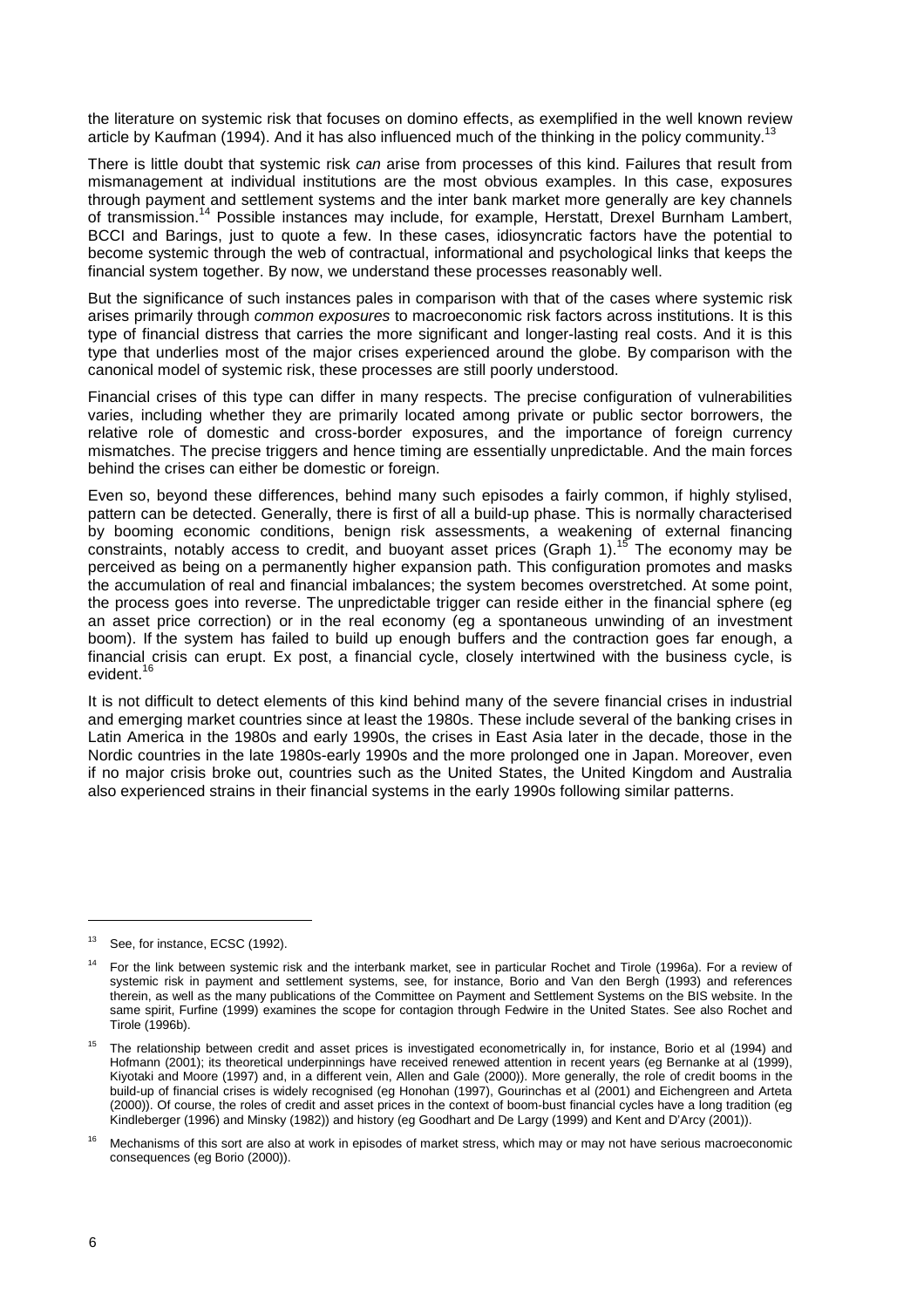Graph 1 **Real aggregate asset prices and credit**



Note: The real aggregate asset price index is a weighted geometric mean of real share prices, real residential property prices and real commercial property prices; the weights are based on net wealth data and the deflators used are those of private consumption. Sources: Private real estate associations (inter alia, Jones Lang LaSalle); national data; BIS estimates and calculations.

By comparison with many canonical models of systemic risk, three key differences stand out. First, it is not possible to understand the crises unless we understand how vulnerabilities *build up over time*. This requires an understanding of the mutually reinforcing *dynamic* interaction between the financial and the real economy, and not just in the unfolding of financial stress but, importantly, as risk is built up. What we need is a proper theory of business fluctuations that merges financial and real factors. The triggering shock is, in fact, the least interesting aspect of the story. The boom sows the seeds of the subsequent bust. To an important extent, risk is *endogenous*. Second, it is not so much contagion from individual failures but *common exposures* to the same risk factors that explain the crisis.<sup>17</sup> Third, much of the action is on the *asset side* of balance sheets as opposed to the liability side. It is on the asset side that the exposures build up and the underlying changes in valuation originate. The liability side can play a role primarily in the precise unfolding of the crisis, as it can affect the abruptness and virulence with which asset side adjustments are enforced. For instance, the foreign currency external financing constraint is critical for emerging market countries. But it is the

<sup>&</sup>lt;sup>17</sup> Note that, for any given set of institutions, common exposures to risk factors arise from two sources. First, directly, from the exposure of these institutions to economic agents outside this set. Second, indirectly, from exposures to each other (the interlocking aspect). In practice, it is arguably the former that has played the main role in widespread crises with macroeconomic consequences. See Elsinger et al (2002) for an interesting approach that can be used to shed evidence on this question and for some corroborating evidence in the case of the Austrian banking system.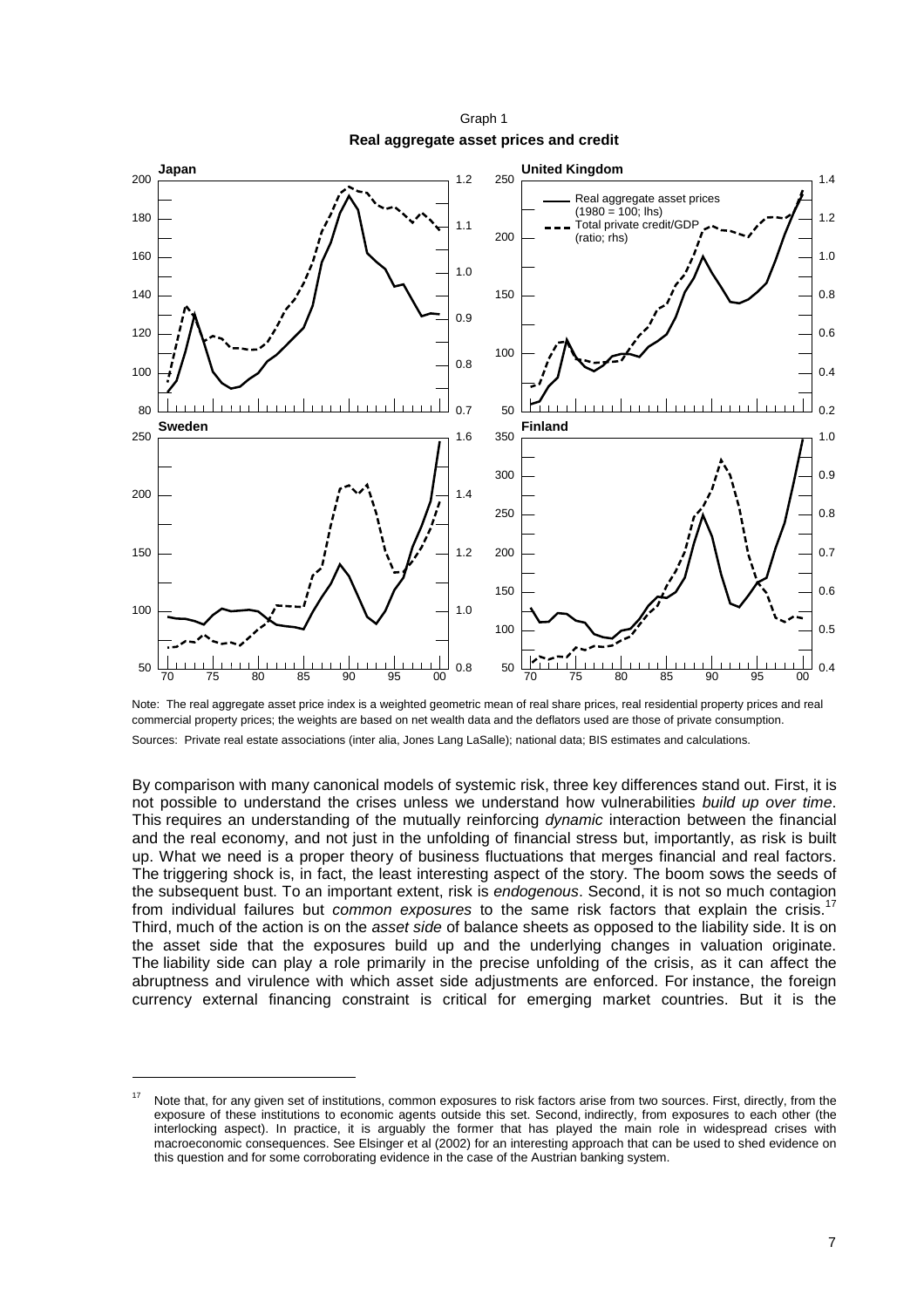deterioration in asset quality that fundamentally drives the process.<sup>18</sup> This is all the more so given the willingness to socialise losses in our time.<sup>19</sup>

#### *The role of risk perceptions*

If we look at the genesis of the crises more closely we will find another curious feature. Indicators of *risk perceptions* tend to decline during the upswing and, in some cases, to be lowest close to the peak of the financial cycle. But this is precisely the point where, with hindsight at least, we can tell that risk was greatest. During the upswing, asset prices are buoyant, risk spreads narrow and provisions decline. They clearly behave as if risk fell in booms and rose in recessions. And yet, there is a sense in which *risk rises in booms*, as imbalances build up, *and materialises in recessions*, as they unwind.<sup>20</sup>

This observation points to a fundamental distinction between the dimensions of risk. We all seem to be better equipped to measure the cross-sectional than the time dimension of risk. And we find it especially difficult to measure how the absolute level of systematic (system-wide) risk evolves over time.21 It is no coincidence, for instance, that rating agencies pay particular attention to the *relative* riskiness of borrowers or instruments.<sup>22</sup> Nor, indeed, that much of the extisting literature on the effectiveness of market discipline is of a cross-sectional nature.<sup>23</sup> By the same token, one could argue that the Achilles heel of markets may not be so much *indiscriminate* reactions to idiosyncratic problems but rather preventing the build-up of *generalised* overextension. This is why there is much mileage to be gained by focusing not so much on contagion but on common exposures.

#### *The role of incentives*

And risk measurement is only part of the story. Another important aspect has to do with *incentives*. The key problem here is the wedge between individual rationality and desirable aggregate outcomes. We are all very familiar with the arguments here. Notions such as "prisoner's dilemma", "coordination failures" and "herding" spring to mind.<sup>24</sup> Just a few specific examples: would it be reasonable to expect a bank manager to trade off a sure loss of market share in a boom against the distant hope of regaining it in a future potential slump? Or to adopt less procyclical measures of risk on the grounds that if others adopted them as well a crisis might be less likely? Or to fail to tighten credit standards or liquidate positions only because, if everyone else did the same, the depth of a recession could be mitigated? Policy responses will need to keep this tension in perspectives very much in mind.

There is a strand of the literature on financial crises in open economies that can be seen as a natural extension of the contrasting paradigms discussed here. Thus, a number of authors have stressed the role of external liabilities and selffulfilling runs (eg Chang and Velasco (1998) and Sachs and Radelet (1998)) while others have stressed fundamental vulnerabilities. Among the latter, and in contrast to the analysis developed here, ex ante distortions associated with implicit government guarantees have tended to play a key role (eg Corsetti et al (1999)). Corsetti (1998) reviews some of the recent literature on this.

<sup>19</sup> A number of academics have recently been developing notions of systemic risk that are closer to the one put forward in this essay. What might be called the emerging "LSE school" stresses the endogeneity of risk (eg Danielsson et al (2001), Danielsson et al (2002)) and the time dimension of risk (Goodhart and Danielsson (2001)). Acharya (2001) focuses on common exposures and the asset side of balance sheets. Hellwig (1995, 1998), has for a long time emphasised the need for a system-wide, general equilibrium approach, but within a static framework and a focus on interest rate risk as the key driver of credit risk too. Work that extends the Diamond and Dybvig-type models to link bank run equilibria to economic fundamentals, not least in the context of differential information, can also be seen as a step in the direction of a more macroprudential notion of systemic risk, as defined here (eg Morris and Shin (1998), Zhu (2001)). And for some time now, a number of authors have noted the importance in deteriorating fundamentals as a cause of financial crises; see eg Gorton (1988) and Calomiris and Gorton (1991).

<sup>&</sup>lt;sup>20</sup> There are a number of ways in which this statement can be rationalised or made more precise. The most intuitive states that the signs of possible financial imbalances in the upswing lead to a rise in the uncertainty regarding future outcomes. The boom might indeed be sustainable, but "tail losses" are also higher. See Lowe (2002) in particular. More formal rationalisations are also suggested in Borio et al (2001).

See, initially, Crockett (2000b) or Borio and Crockett (2000) and BIS (2001a). A detailed discussion of this point can be found in Borio et al (2001). See also Goodhart and Danielsson (2001).

 $22$  See Cantor (2002).

<sup>&</sup>lt;sup>23</sup> A careful reading of the well known survey article on market discipline by Flannery (1998) makes this abundantly clear.

<sup>&</sup>lt;sup>24</sup> Borio et al (2001) provide a discussion of these issues. See also Goodhart and Danielsson (2001) for an elaboration closely linked to the problems of risk measurement.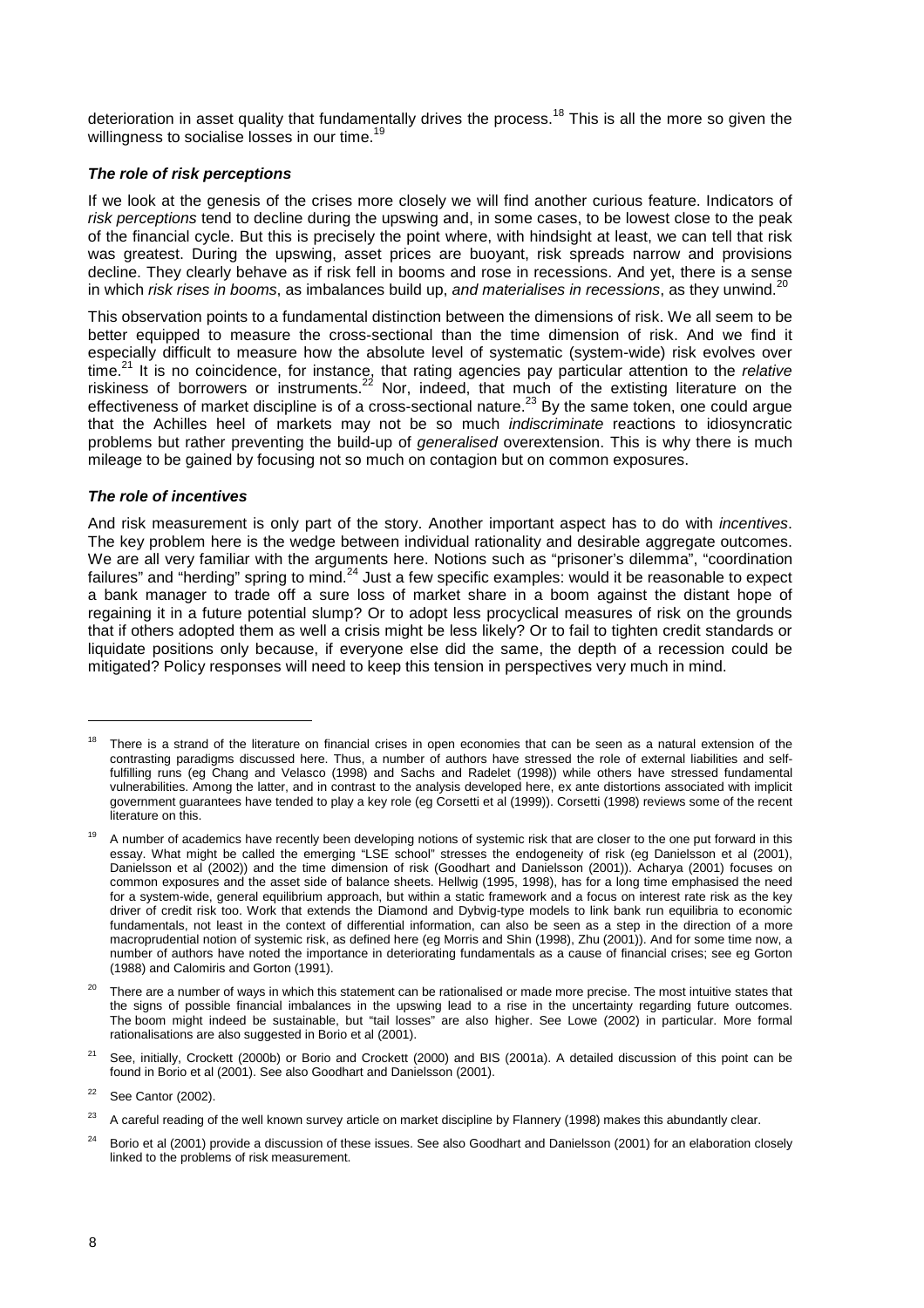#### *Bounded rationality and distorting government intervention?*

Thus, a combination of risk perceptions that fall short of a tall order and distorting incentive wedges seem to underlie much of the financial instability that we see. And importantly, it would not seem necessary to rely on either bounded rationality - appealing as this may be to careful observers of human nature - or misguided government intervention to explain the economic processes at work.

Ultimately, it might be possible convincingly to rationalise the observed instability by building rigorous frameworks starting from the inevitably imperfect and hence differential information that characterises all human interactions. Consider just a few examples. Recent research indicates that rational departures of asset values from fundamentals can be sustained given short horizons of agents and differential information (lack of "common knowledge").<sup>25</sup> And those short horizons can be justified on the basis of contractual arrangements that reflect conflicting incentives and differential information between suppliers of funds, on the one hand, and users or managers of those funds, on the other ("principal/agent problems"). The same can be said of the asymmetric nature of booms and busts. For instance, short selling constraints may make positive departures from fundamentals more likely than negative ones,<sup>26</sup> while the natural asymmetries linked to financing constraints and hence balance sheet weakness, together with capital overhangs, could explain the specific characteristics of the busts. And, of course, it is precisely imperfect information that can best explain the presence of such short selling/financing constraints, notably reflecting concerns with counterparty/credit risk, and limits to arbitrage more generally. $<sup>2</sup>$ </sup>

For much the same reasons, there is a risk of attaching too high a weight to distorting government intervention as the root cause of financial instability. This is not to deny that, as already noted, the "moral hazard" problem associated with mispriced (explicit or implicit) government guarantees can unwittingly contribute, and often has contributed, to instability. After all, one of the objectives of strengthening the macroprudential orientation of the prudential framework is precisely to reduce the scope of such subsidies. Rather, the point is that both logically and historically the causes of financial instability precede government intervention. Logically, as noted, differential information and distorted incentives are sufficient to generate instability. Indeed, the original notion of moral hazard is linked to this more general imperfect information inherent in economic relationships. And historically, financial instability predates extensive government intervention in the economy.<sup>28</sup> In fact, it was the widespread financial instability of the inter war years that largely prompted the establishment of extensive safety nets and prudential frameworks.<sup>2</sup>

## **III. From diagnosis to remedies**

So much for definitions and diagnosis. But what about policy responses? It is here that question marks find their preferred habitat. Given our state of knowledge, it is at best possible to sketch out broad directions for change rather than to identify concrete proposals.

 $25$  See eg Allen and Gale (2000), Allen et al (2003) and Abreu and Brunnermeier (2003). See also Froot et al (1992) for an example of the implications of short horizons for asset pricing in the context of rational speculation.

 $26$  See, eg Carey (1990).

<sup>&</sup>lt;sup>27</sup> It is well known that asymmetric information (including ex post non-verifiability by a third party) is essential to explain financing frictions of the kind relevant here; see, eg Hart and Holmström (1988), Gertler (1988), Hart (1995) and Bernanke et al (1999) for surveys of various aspects of what has become a rather fragmented field of inquiry. See also Schleifer and Vishny (1997) on the limits of arbitrage more generally.

 $28$  See Bordo et al (2001).

<sup>29</sup> One implication of the presence of safety nets is that, by comparison with the historical period when they were less extensive, banking crises may take somewhat longer to emerge, as liquidity constraints would be less binding. This is especially likely where external considerations are less of an issue, as is typically the case in industrial countries. This conjecture seems to be broadly consistent with the evidence in Gorton (1988), who finds that in the pre-Depression era in the United States, crises tended to occur close to the peak of the business cycle, rather than once the downturn was already well under way.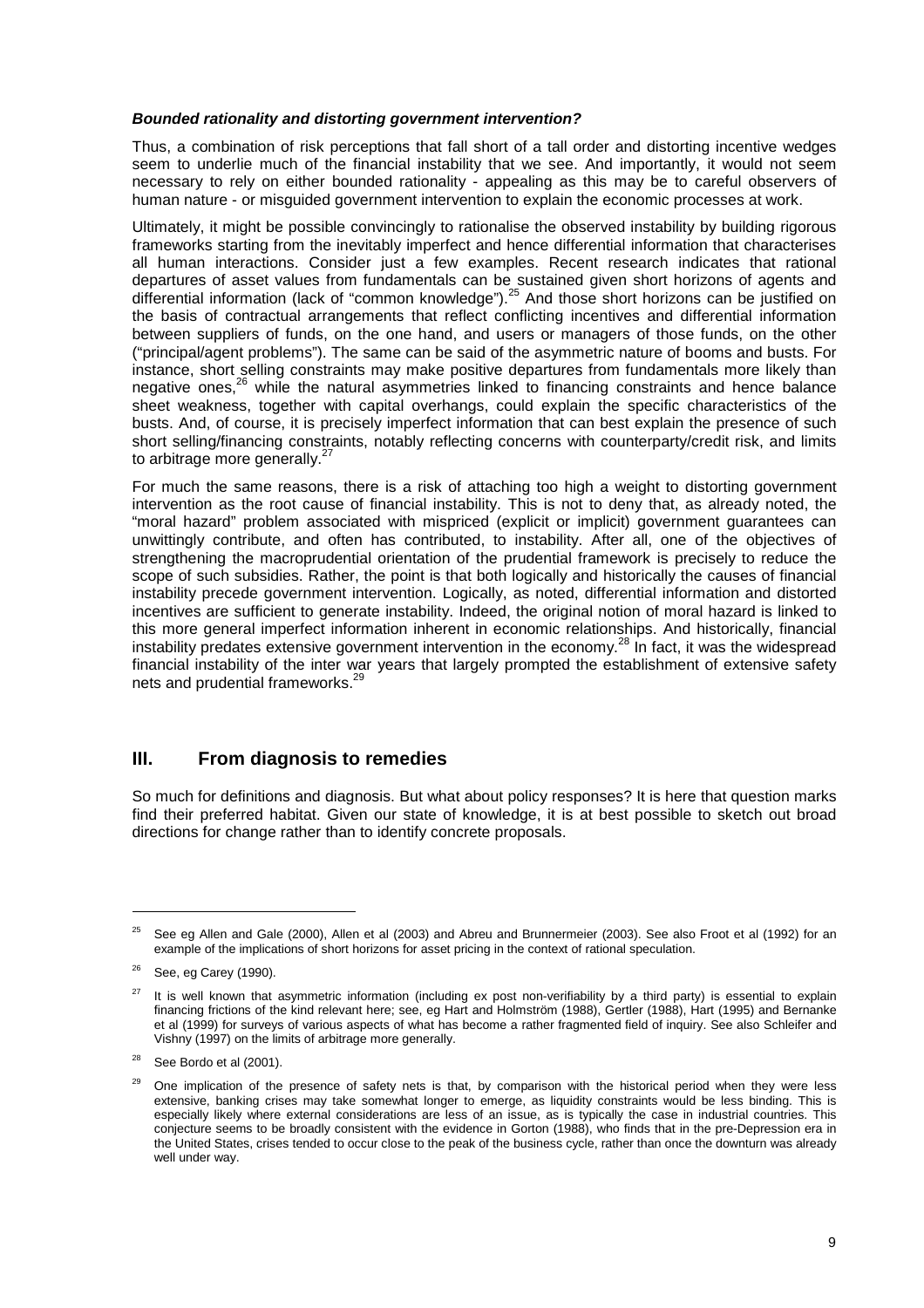In that spirit, what follows highlights a few key issues. In keeping with the previous analysis, it considers the cross-sectional and time dimensions of risk in turn, although much of the discussion focuses on the time dimension.

#### **The cross-sectional dimension**

Three specific questions stand out when considering the cross-sectional dimension of risk. What should be the scope of the prudential framework? How should standards be calibrated? What are the implications of size?

A macroprudential approach suggests that the *scope* of the prudential framework should be rather broad. The capacity to intermediate funds and allocate risks, thereby sustaining economic activity, is key (Tsatsaronis (2002)). To varying degrees, all financial institutions perform this function. In fact, markets as well as institutions do so.<sup>30</sup> At the same time, it is still the case that certain institutions, because of their specific function, may be more relevant than others. For instance, the role of "banks" as suppliers of liquidity services of next to last resort implies that financial distress at these institutions may have larger macro economic costs. These characteristics would need to be taken into account too.

For practical purposes, a macroprudential perspective would thus suggest that in assessing vulnerabilities to financially induced macro stress the gaze should be cast widely. The perspective is also broadly consistent with the shift under way towards greater convergence in prudential standards across financial intermediaries.<sup>31</sup>

As regards *calibration*, at a high level of abstraction the main implication of a macroprudential approach is straightforward. The prudential standards should be calibrated with respect to the marginal contribution of an institution to system-wide macro risk. The approach would make an explicit distinction between the "systematic risk" (common exposure) charge and the "idiosyncratic risk" charge. The latter would be non-zero only to the extent that failure of the institution had macro stress effects, either directly or through knock-on channels.<sup>3</sup>

But how exactly can the decomposition between systematic and idiosyncratic risk be estimated? This is clearly an open question for research. For institutions whose securities are publicly traded, their prices could yield some, albeit noisy, information.<sup>33</sup> For others, balance sheet information, in terms of asset composition or performance, could provide some raw material. But it is too early to tell what the results of such a line of research might be. What we *can* be confident about is that as risk measurement techniques develop, the raw material for inference and aggregation will improve. The New Basel Capital Accord should play a key role in this respect.

The one area where measurement is less of a problem relates to the *size* of institutions. *Other things equal*, larger institutions have greater system-wide significance. As such, from a macroprudential perspective they would be subject to tighter prudential standards.34 This is indeed consistent with the common practice of at least subjecting them to more frequent and intense supervision. But one could easily imagine going one step further. This could involve, for instance, higher capital requirements for any given level of institution-specific risk.<sup>35</sup> In principle, the strengthening of Pillar 2 under the New Capital Accord could be quite helpful here.

 $30$  For a discussion of analogies between the two, see, for instance, Borio (2000).

 $31$  See, for instance, Borio and Filosa (1994).

Interestingly, the weights in the proposed New Capital Accord have been derived from a conceptual model that, for each bank portfolio, assumes a single systematic risk factor, full diversification of the idiosyncratic component of risk and a common correlation across all exposures.

<sup>&</sup>lt;sup>33</sup> See, for instance, De Nicolo and Kwast (2001) for an attempt to estimate the impact of financial consolidation on systematic risk based on stock price information.

<sup>&</sup>lt;sup>34</sup> See also the discussion of the implications of mergers on system-wide risk in Tsatsaronis (2002). BIS (2001b) provides a broader analysis of the impact of financial sector consolidation on systemic risk.

<sup>&</sup>lt;sup>35</sup> Some supervisory authorities have indeed called for such a treatment on systemic grounds. The Swiss banking supervisory agency is a case in point.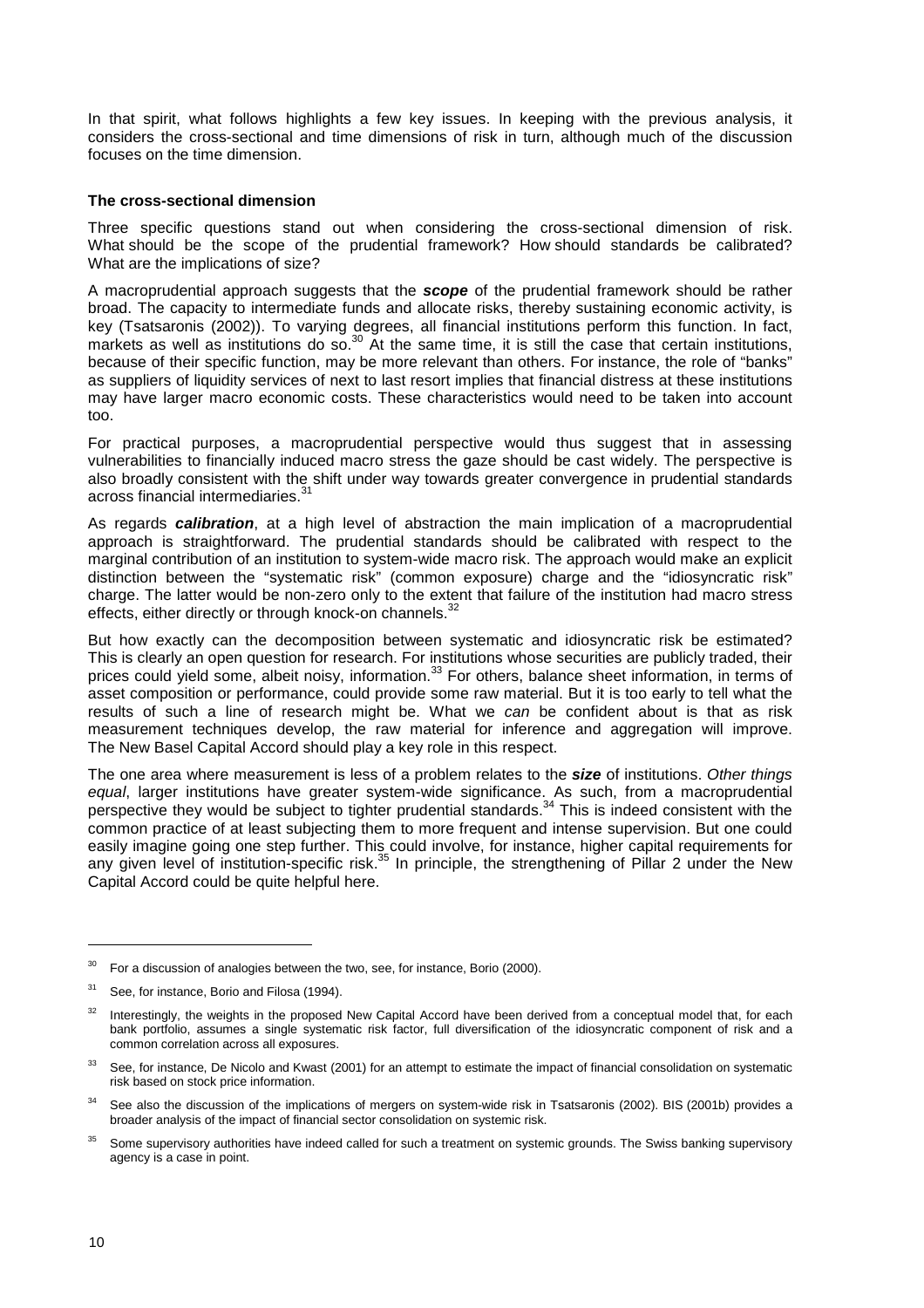#### **The time dimension**

It is in the time dimension that the macroprudential perspective comes into its own, not least because of the endogeneity of risk. If the perspective is correct, then it stands to reason that cushions should be built up in upswings so as to be relied upon when the rough times arrive.<sup>36</sup> This would strengthen institutions' ability to weather deteriorating economic conditions, when access to external financing becomes more costly and constrained. Moreover, by leaning against the wind, it could reduce the amplitude of the financial cycle, thereby limiting the risk of financial distress in the first place. In other words, this strategy would add a welcome counterweight to the powerful *procyclical<sup>37</sup>* forces in the system.

The question is: how can this best be done? There are many aspects to this problem. What follows focuses only on four of them. First, how ambitious should we realistically be in seeking to improve risk measurement? Second, given the procyclicality in risk assessments, what could be the implications of the more risk-sensitive New Capital Accord? Third, to what extent can longer horizons help in mitigating biases in risk assessment and stabilising the system? Finally, what is the appropriate division of labour between accounting and prudential norms?

#### *Can the measurement of risk through time be improved?*

The choice of strategy to ensure that cushions are built up at the right time depends on views about how far it is realistically possible to improve on the measurement of the time dimension of risk. Consider two views, in increasing order of ambition.

The *first view* assumes that it is, in effect, fruitless to try to improve significantly on how risk is measured though time. Judgments about the profile of macro risk are too hard to make.<sup>38</sup> The poor record of forecasters is seen as evidence of this. At the same time, while it may be hard to tell whether the risk of a downturn is higher or lower, it is much easier to tell whether the current state of the economy is above or below previous average experience. The question then, for instance, is *not* whether the boom is sustainable or not, but, rather, whether the economy *is* in a boom.

On this basis, it is simply prudent to take advantage of the favourable conditions to build up cushions as a form of insurance, without *explicitly* taking a stance on the future evolution of the economy. Moreover, what is true for the economy's output is also true for other variables correlated with financial distress, such as asset prices and credit expansion.

Given the scepticism about the ability to measure changes in risk, this view tends to favour relatively simple rule-based adjustments. Many types of policy would seem to fall under this broad heading. One example is Goodhart and Danielsson's (2001) suggestion of relating various prudential norms to loan or asset price growth. Another, quite subtle, example is the loan provisioning rule recently introduced by the Spanish supervisory authorities (so-called "statistical provisions"). In this case, yearly provisioning expenses tend to be based on average loan loss experience over past business cycles.<sup>39</sup> More generally, conservative valuation principles, such as valuing assets at the lower of market or book value, could be seen as performing a similar function.

The main advantage of this family of policy options is their simplicity. In addition, once the rule is accepted, there is no issue of the authorities being seen as "outguessing" markets. This would make the rules easier to implement in comparison with discretionary adjustments in prudential tools based on measures of risk, with the authorities inevitably in the defensive against the manifested consensus of market participants. Finally, concerns with possible mistakes in the use of discretion or a limited "credit culture" among market participants would add to their appeal.

<sup>&</sup>lt;sup>36</sup> Of course, this should be subject to some absolute minimum, so as to avoid the risk of undue forbearance and limit the scope for "betting-for-survival" behaviour.

<sup>37</sup> Here and in what follows, a variable or type of behaviour is said to be procyclical if its movement is such as to *amplify* financial and business cycles.

This is the view expressed, for instance, by Goodhart and Danielsson (2001).

<sup>&</sup>lt;sup>39</sup> See Fernández de Lis et al (2001) and Borio and Lowe (2001).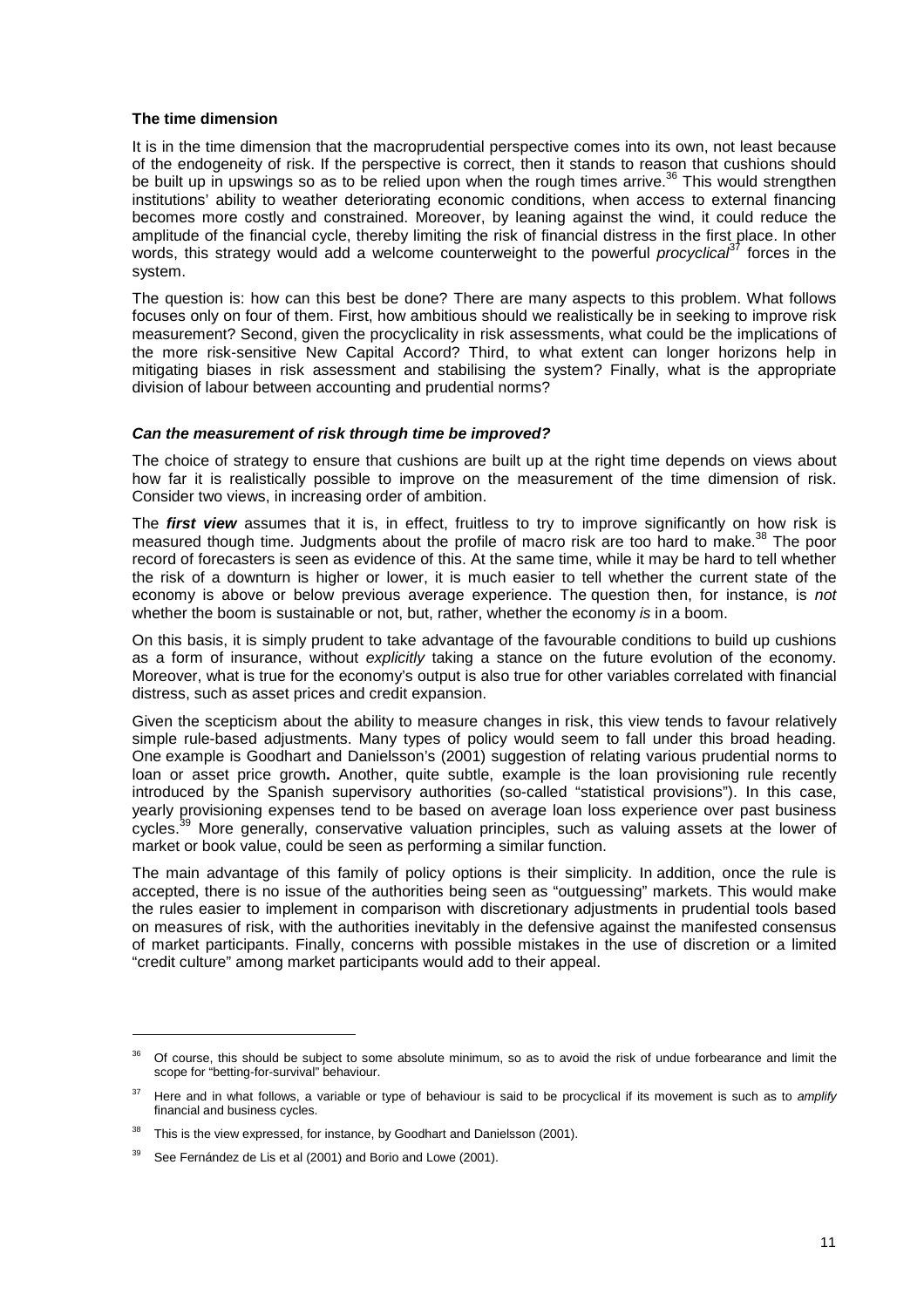Their main disadvantage is that by *themselves* they would not do much to encourage conscious improvements in risk measurement. As a result, they would also tend to exacerbate incentives to arbitrage them away.<sup>40</sup> Depending on their specific features, they could also be seen as unduly intrusive and blunt. Some of them would clearly not be consistent with the search for a better balance between market and policy-induced discipline.

The *second view* argues that it is worth seeking to improve the way we measure risk through time. Statements about changes in risk may well be possible conditional on a richer information set. These could eventually form the basis for judgments about the risk of financially induced macro stress. These judgments in turn could underpin a more articulated policy response, including through discretionary measures. It is worth elaborating on this.

The current efforts to develop indicators of banking crises or, more generally, macroprudential indicators and assessments of financial system vulnerabilities belong to this family of responses. My own reading of the evidence is that we are still a long way from an adequate answer, but that the glass is half full.

Our own research at the BIS tends to confirm this. With Phil Lowe, we have recently begun to explore how far one could predict banking crises in both industrial and emerging market countries on the basis of a very parsimonious approach guided by the stylised features of the financial cycle.<sup>41</sup> We measured the performance of the indicators in terms of the noise-to-signal ratio, following the very useful toolkit applied to currency and banking crises by Kaminsky and Reinhart (1999). We did, however, make a few important modifications. First, we used ex ante information only, as required by policymakers. Second, we focused on cumulative processes, measured in terms of deviations of the key variables from ex ante recursive trends. This was supposed to capture the build-up of vulnerabilities. Third, we looked only at a very limited set of variables: private credit to GDP, real asset prices and investment. Fourth, we calibrated the signal by considering the variables jointly, rather than on a univariate basis. Finally, we allowed for multiple horizons, in the conviction that the precise timing of a crisis is essentially unpredictable.

As a first go, the results were encouraging (Table 2). Over a three-year horizon, close to 60% of the crises could be predicted, and only one in almost 20 observations was incorrectly classified (crisis or non-crisis). Likewise, crying wolf too often, the usual problem, was far less of an issue here. A large part of the improvement resulted from the use of cumulative rather than marginal processes. The credit gap alone, for instance, clearly outperformed exceptionally high growth rates in credit. It could capture around 80% of the crises, with a comparatively low noise-to-signal ratio by the standards of the literature, although at the cost of higher noise by comparison with the multivariate, joint calibration (one in six observations incorrectly classified).

We interpret these results as saying that it should be possible to form judgments about the build-up of vulnerabilities with a *reasonable* degree of comfort. After all, our preliminary analysis could be improved in several directions, in terms of both the definition of variables and techniques. Improved in several directions, in terms of both the seminary commenced of a real exchange rate gap<br>Indeed, more recently in a follow-up study, we showed how the inclusion of a real exchange rate gap helps to improve the results in the case of emerging market countries (Borio and Lowe (2002b)). More generally, the literature on measuring indicators of pending financial macro stress is very much in its infancy.<sup>43</sup> And the information available to policymakers to form a judgment is much richer, and likely to improve over time.<sup>44,45</sup>

<sup>&</sup>lt;sup>40</sup> Of course, this depends on the characteristics of the measures. The Spanish rule for loan provisioning, for instance, seems to have been quite successful so far.

<sup>&</sup>lt;sup>41</sup> See Borio and Lowe (2002a) for details of the approach. Borio and Lowe (2002b) extend the analysis further.

 $42$  Other improvements could be considered, quite apart from refinements in the statistical methodology. For example, our studies to date could not use real estate prices, because the information available for emerging market countries is too limited. Similarly, the definition of "financial stress" could be refined to capture better the type of episodes that are consistent with macro stress. And, following similar principles, further indicators could be developed tailored to types of financial crises other than those considered here.

<sup>43</sup> Rigorous statistical analysis has largely focused on currency, rather than banking crises; see, for instance, IMF (2002a) for a review, as well as Hawkins and Klau (2000). Likewise, banking supervisors have tended to concentrate their efforts on indicators of individual bank, rather than systemic, failure (Van den Bergh and Sahajwala (2000)). More generally,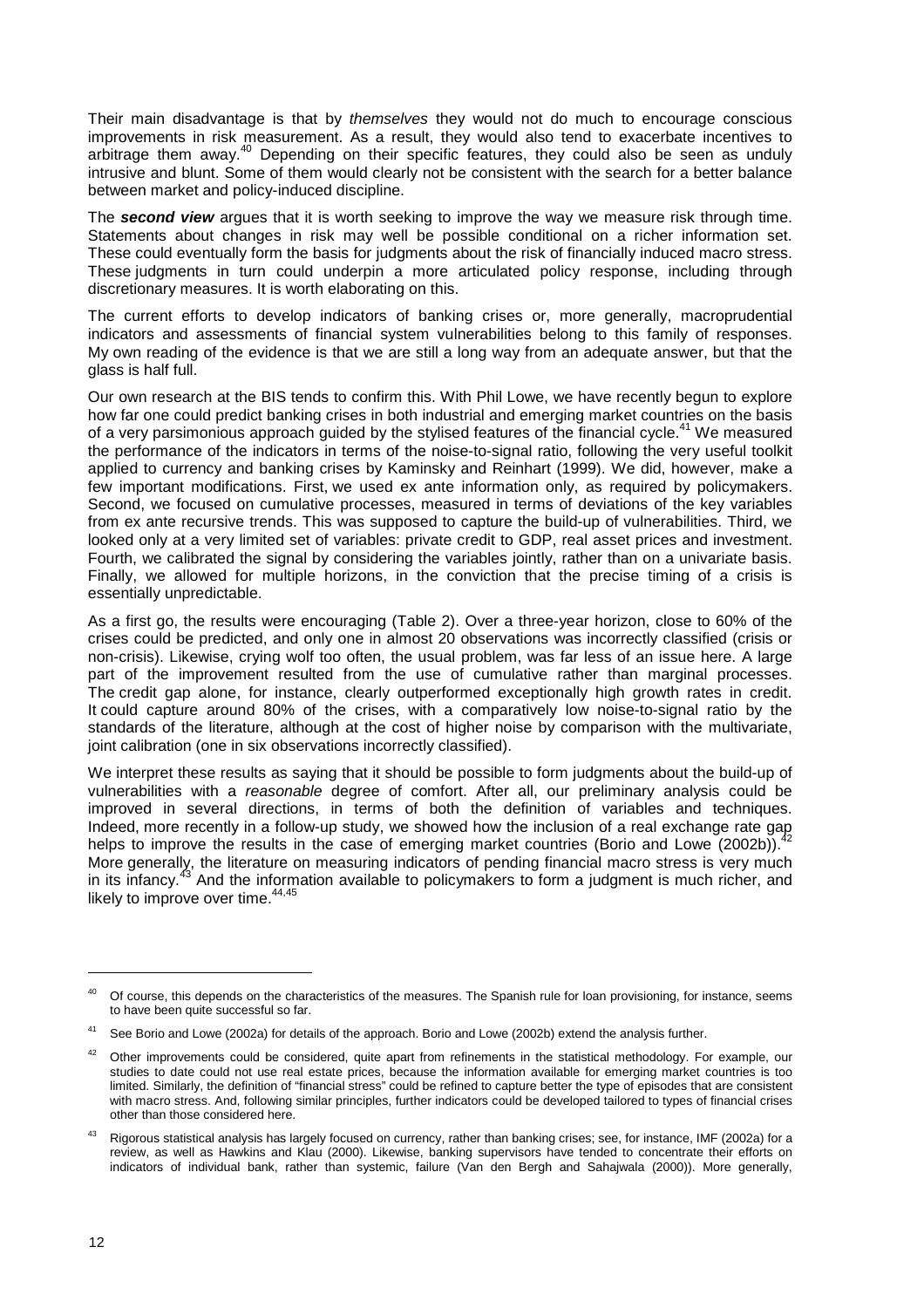| indicators of panking crises |                                                                    |                              |                                                                                       |                       |              |                       |  |  |  |  |  |
|------------------------------|--------------------------------------------------------------------|------------------------------|---------------------------------------------------------------------------------------|-----------------------|--------------|-----------------------|--|--|--|--|--|
|                              |                                                                    | <b>Private sector credit</b> | Joint credit (4% points) and<br>real asset price <sup>5</sup> (40%) gaps <sup>4</sup> |                       |              |                       |  |  |  |  |  |
| Horizon <sup>2</sup>         | Credit gap <sup>4</sup> (4% points)<br>Real credit growth $(7%)^3$ |                              |                                                                                       |                       |              |                       |  |  |  |  |  |
|                              | Noise/signal                                                       | % crises<br>predicted        | Noise/signal                                                                          | % crises<br>predicted | Noise/signal | % crises<br>predicted |  |  |  |  |  |
| One-year                     | .54                                                                | 74                           | .24                                                                                   | 79                    | .13          | 42                    |  |  |  |  |  |
| Two-year                     | .43                                                                | 87                           | .21                                                                                   | 79                    | .08          | 53                    |  |  |  |  |  |
| Three-year                   | .39                                                                | 89                           | .20                                                                                   | 79                    | .06          | 55                    |  |  |  |  |  |

#### Table 2 **Indicators of banking crises1**

1 Based on a sample of 34 industrial and emerging market countries; annual data 1960-99, including 38 crises. <sup>2</sup> A signal is correct if a crisis takes place in any one of the years included in the horizon ahead (always including the current year). Noise is<br>identified as mistaken predictions within the same horizon. <sup>3</sup> Percentage annual growth r percentage (point) deviation from an ex ante, recursively calculated Hodrick-Prescott filter. Credit is measured as a ratio to GDP. Equity prices only.

Source: Borio and Lowe (2002a).

l

The above indicators could give some idea of the *probability* of distress; what about the other key variable, vz the extent of possible losses given distress? Here, macro-stress tests, conceptually analogous to their micro counterparts, could play a role. These would map assumed adverse changes in macro risk factors into losses in the financial system. In recent years, considerable work has been done in this area<sup>46</sup> but, again, much more research is needed to develop acceptable methodologies.

One could then imagine a two-pronged approach. On the one hand, indicators of potential distress could be used to form a judgment about the probability of adverse outcome. These could be complemented by other, perhaps more traditional, measures of macroeconomic risks to the outlook. On the other hand, stress tests could be used to assess the likely damage of an adverse event. The indicators would add "bite" to the stress tests, which could otherwise be discounted too easily. The resulting information could then help to calibrate a prudential response or to adjust micro-based risk measures.

Such a top-down approach to risk measurement would likely reduce the procyclicality of current risk measurement methodologies. Indeed, a review of the methodologies would indicate that these either tend to ignore macroeconomic factors or, to the extent that they do not, they may even incorporate them in a way that could exacerbate procyclical tendencies.

Given space constraints, it is only possible to illustrate the basic point here.<sup>47</sup> Consider three types of methodology: those of rating agencies, banks' internal ratings and full credit risk models.

considerable work has been done trying to lay out a broad set of so-called "macroprudential" indicators. See, for instance, IMF (2002b) and references therein.

<sup>44</sup> Goodhart and Danielsson (2001), while sharing many of the concerns expressed here about the difficulties of measuring risk over time, reaches more pessimistic conclusions. His evidence, however, is based on the predictability of business cycle fluctuations *on the basis of their duration only*. The point here is that his approach is unnecessarily restrictive. Judgments can be conditioned on a broader information set.

Will the indicators continue to perform satisfactorily in the future? As always, there is no such guarantee. For example, efforts made in recent years to improve the infrastructure of the financial systems might reduce the likelihood of distress for any given threshold level. Moreover, learning from post-liberalisation mistakes could well reduce the incidence of crises. At the same time, the historiography of financial crises suggests that the core regularities on which the indicators are based have been so common in the past that they may prove comparatively robust in the future.

 $46$  The IMF and national central banks have been quite active in this area.

<sup>47</sup> For a more detailed treatment, see, in particular, Lowe (2002), Borio et al (2001), Allen and Saunders (2003) and references therein. See also Berger and Udell (2003) for possible reasons for, and some evidence of, excessive procyclicality in risk assessments.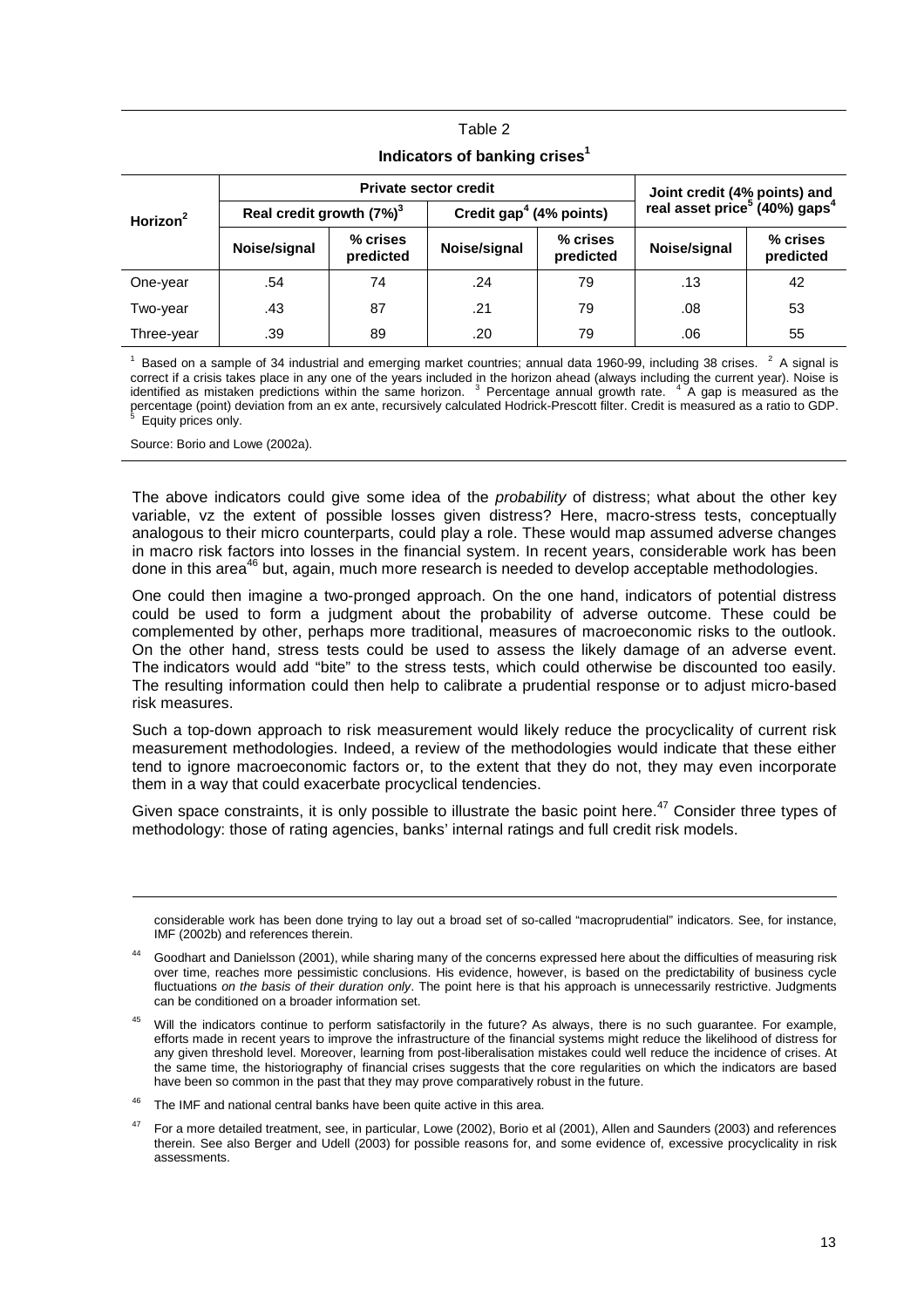By design, *rating agencies*' risk assessments tend to be comparatively less sensitive to the business cycle, although downgrades in particular do bunch up in recessions. One way of rationalising this is that they pay special attention to relative risk. Another is to think of agencies as rating companies based on a standardised macro stress scenario, such as a "typical" recession.<sup>48</sup>

Banks' internal rating methodologies vary considerably across institutions. Available evidence is rather limited, but it generally points to a higher degree of procyclicality. This may result from a tendency to adjust credit risk perceptions assuming the continuation of current conditions and to focus on rather short horizons, more in line with the annual accounting cycle. For the quantification of risk, one year is quite common.<sup>49</sup>

Most quantitative credit risk models do not incorporate macro effects. The degree of procyclicality of the corresponding risk assessments arises from the use of rating agencies' and, above all, market inputs, notably share prices and credit spreads. Moreover, further developments of the models could actually *exacerbate* the procyclical properties. For instance, the models so far ignore the positive correlation between the probability of default and loss-given-default, which is at least in part associated with recessions.<sup>50</sup> As with internal ratings, one-year horizons are commonly used.

#### *The New Basel Capital Accord and procyclicality*

This procyclicality in risk assessments has attracted considerable attention recently as a result of the proposed revision to the Capital Accord. In its search for greater risk sensitivity, the New Accord implies that, in contrast to previous arrangements, the minimum capital on a given portfolio will change alongside its perceived riskiness, whether measured by external or banks' own internal ratings. The Accord would then result in a much better measurement of cross-sectional or relative risk, as it was originally designed to do. But it might have unintended consequences with respect to the time dimension of risk.<sup>5</sup>

There is indeed some preliminary empirical evidence to suggest that minimum capital requirements will be more procyclical than under current arrangements. In particular, they could increase considerably in bad times. The size of the effect depends very much on the type of risk assessment methodology used and the option adopted. The available evidence, however, suggests that swings of the order of 30% in the course of a normal business cycle may be possible. As indicated by evidence from Mexico gathered by Segoviano and Lowe (2002), these could be greater in case of larger business cycle fluctuations accompanied by financial distress (Graph 2).<sup>52</sup>

<sup>&</sup>lt;sup>48</sup> This is the formalisation found in Carey (2000). Rating agencies' risk assessments are sometimes characterised as "through-the-cycle" and contrasted with the "point-in-time" nature of banks' internal credit rating systems or model-based measures; see in particular, Amato and Furfine (2003) for an empirical examination of the degree of procyclicality in ratings. See also Cantor (2002), who provides a somewhat different characterisation of rating agencies' ratings.

<sup>49</sup> Note that, strictly speaking, there is a distinction between the horizon for the *assessment* of risk and that for its *quantification*. The former includes the period ahead considered in the evaluation of the risk, the latter the period used for the risk metric. The distinction is clearest if one considers an instrument that is marked to market. Events that might occur over the residual maturity of the instrument affect its current value and its future variability (the assessment horizon). But the holder might just be interested in potential changes in this value over a possibly shorter horizon over which it plans to hold the instrument. This determines the quantification horizon for risk. These issues are further discussed below.

 $50$  This positive correlation in the time dimension has recently been documented by Altman et al (2002).

<sup>&</sup>lt;sup>51</sup> See, for instance, Danielsson et al (2001) and ECB (2001). For the provisions of the Accord, see BCBS (2001a) and (2001b). See also BIS (2001a). Note that concerns with the procyclicality of capital standards had already been expressed in relation to the current Accord ((Goodhart (1995), Blum and Hellwig (1995)). These, however, had little to do with timevarying risk perceptions. They related simply to the fact that higher losses in recessions would make capital requirements more binding. The evidence on whether such minimum requirements have led to "credit crunches" is reviewed in BCBS (1999).

<sup>52</sup> See, in addition, Jordan et al (2002) and Catarineu-Rabell et al (2002). Note that in November 2001 the Basel Committee decided to reduce the steepness of the risk curve linking the capital requirement weights to the probability of default partly with a view to dampening the cyclical variability in minimum requirements. This response deals with a time dimension issue through changes in cross-sectional calibration. BCBS (2001b).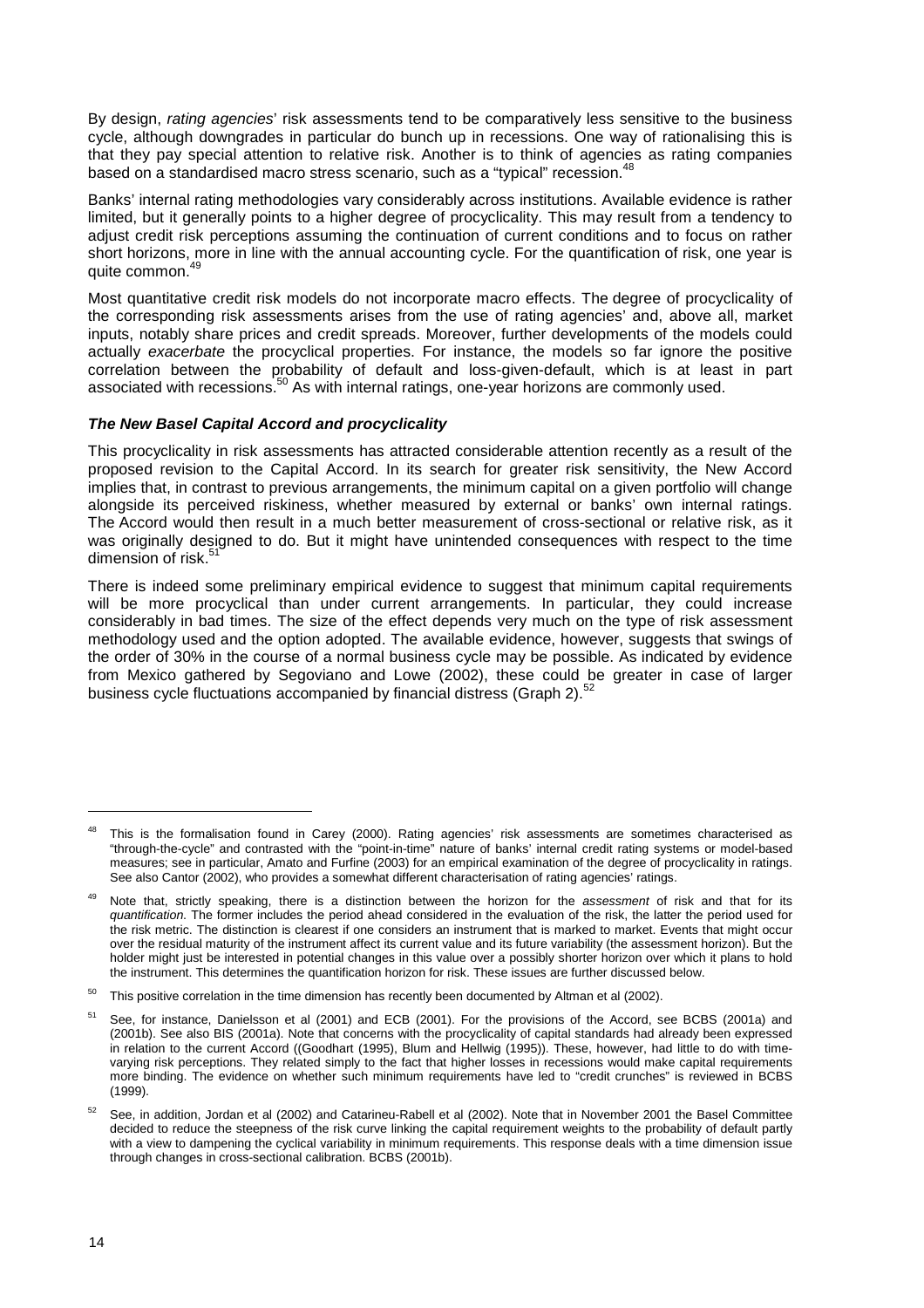Graph 2 **Mexican output gap and hypothetical IRB capital requirements**



 $1$  Hodrick Prescott filter applied (BIS).  $2$  Based on a uniform internal rating system used by banks. The system has been devised by the supervisory authorities.

Source: Segoviano and Lowe (2002).

Even so, regardless of what happens to the *minimum* requirements, the more important question is whether capital cushions *as a whole* and risk measurement generally will be more procyclical under the new Accord. Here, one can point to a number of factors that could alleviate or even fully offset the additional procyclical influences. Think of these factors as another instance of the famous "Lucas critique": behaviour changes as the regime changes. The previous evidence may be partly misleading. There are at least two reasons for this.

First, the Accord is helping to spread and "hardwire" an historic improvement in risk measurement and management culture. The level of the debate has risen immensely over the last couple of years. And awareness of the potential adverse implications of unduly procyclical risk assessments has risen pari passu, both among market participants and supervisors. More generally, better risk management means that problems can be identified and corrected earlier.

Second, Pillars 2 and 3 can underpin this shift. Greater disclosure means that markets may become less tolerant and more suspicious of risk assessments that move a lot over time and lead to substantial upgrades in good times. And supervisors, if they so wished, could rely on the strengthened supervisory review powers to induce greater prudence in risk assessments and/or an increase in capital cushions above the Pillar 1 minima. As advocated by the Basel Committee, stress-testing the credit exposures can be an invaluable tool here.

The bottom line is that we do not quite know the answer. At the same time, there are reasons for cautious optimism. We will need to watch developments closely. But in doing so, we should never lose sight of the fact that the positive contribution to financial stability of the New Accord goes well beyond its implications for procyclicality.

#### *Longer horizons and the role of maturity*

l

Encouraging *longer horizons* for risk assessment could help to limit procyclicality. In particular, it stands to reason that the longer the horizon over which agents chart the future, the less likely it is that they could continue to anticipate the persistence of current conditions. In jargon, lengthening the

<sup>&</sup>lt;sup>53</sup> See, in particular, the discussion in BIS (2002a) and Greenspan (2002).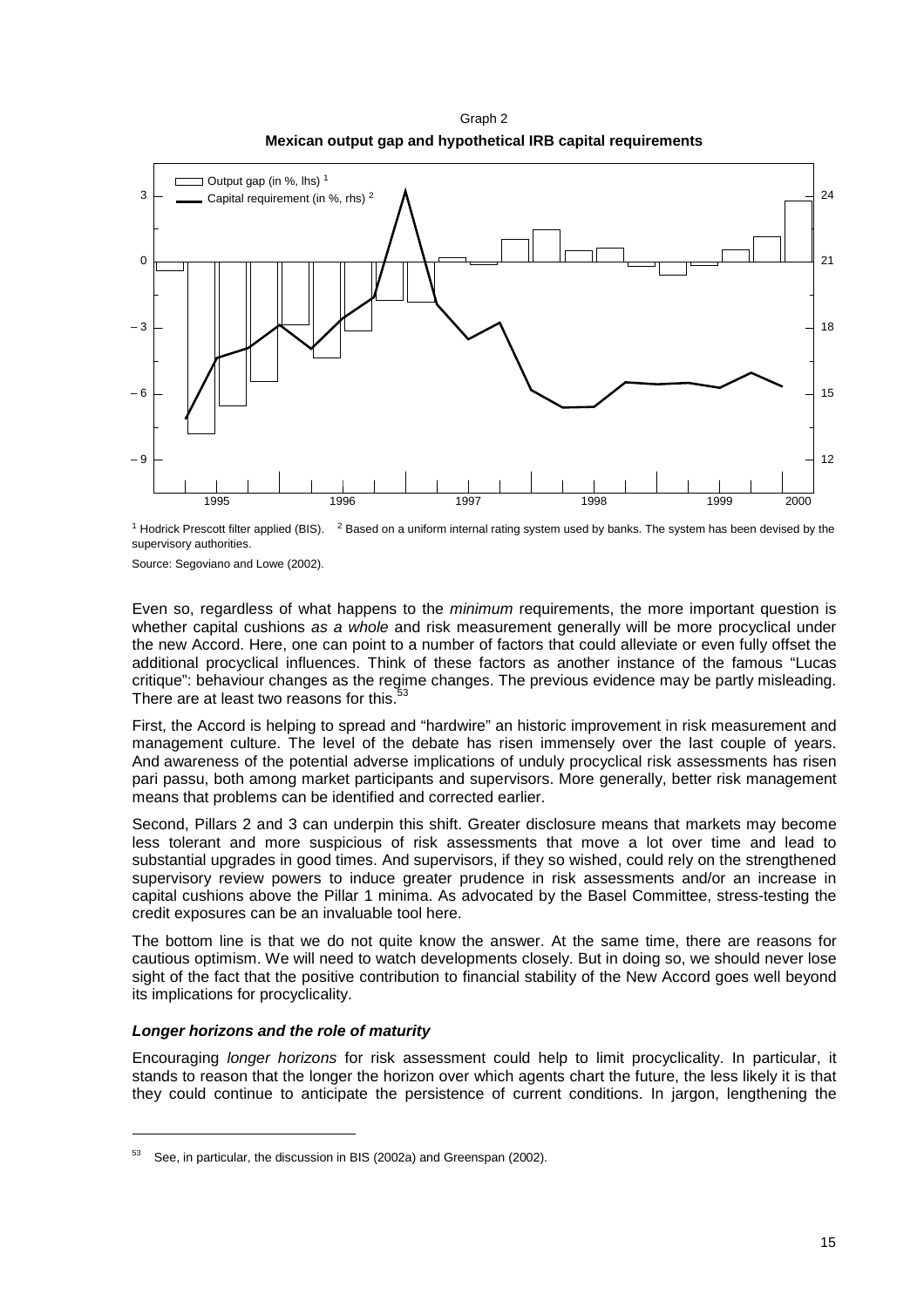assessment horizon is likely to strengthen any mean-reverting tendencies in risk perceptions and hence prudence. We know, for instance, that over longer horizons equity returns mean-revert while over shorter ones they show approximate random walk behaviour.<sup>54</sup> Recall also the famous paper by Frankel and Froot (1990), which had found similar properties in foreign exchange traders' expectations.<sup>55</sup>

The *maturity* of credit exposures implicit in contracts is important here. The residual maturity determines the time horizon over which events could affect the value of the contract. Longer maturities therefore encourage longer assessment horizons. And they could arguably limit the risk of generalised withdrawal of funds or credit crunches at times of stress. Think, for example, of the risks implied by the short maturity of external debt in the case of emerging market countries. Here again, we see the tension between a micro- and a macroprudential approach. *Other things equal*, from the perspective of an individual institution, the longer the maturity of its exposure, the higher the credit risk faced. But for an economy in the aggregate, it is by no means clear that shorter maturities would reduce overall credit risk. What may make sense from the perspective of an individual institution may also have unintended consequences in the aggregate. The calibration of prudential standards would need to take these effects into account as well.<sup>5</sup>

Longer horizons may also be relevant for *capital* decisions. Conceptually, the risk quantification horizon for capital decisions corresponds to the time required to take remedial action, either by replenishing capital or shedding risk. A macroprudential perspective would explicitly incorporate the fact that, at times of generalised stress, remedial action would necessarily be harder and hence take longer, not least owing to the endogenous increase in risk from attempts to manage exposures. The one-year horizon adopted in current practices may well be too short. In fact, empirical evidence tends to support this conclusion.<sup>57</sup>

#### *The relationship between accounting and prudential norms*

These considerations point to the *broader relationship between accounting valuations*, on the one hand, and *prudential norms*, on the other. The impact of accounting on financial stability should not be underestimated. It is widely recognised that differences in valuation methodologies can have first-order effects on measures of net worth and income. They can be as important as the specification of the capital standards that should apply to them. And accounting conventions can have a major impact on firms' internal risk management practices.<sup>58</sup> Deficiencies in accounting practices, for instance, have played a role in many of the financial crises seen over the last two decades. Even so, for a number of objective reasons, valuation issues had, until recently, received less attention.

A number of developments have brought such issues into the limelight. First, the New Basel Accord has forced a reconsideration of the link between expected and unexpected losses, loan provisioning, capital and pricing. Second, the debate on appropriate loan provisioning has come to the fore. There is a fairly broad consensus that more forward-looking *provisioning* could help to bring accounting valuations closer into line with economic valuations and could eliminate a source of artificial procyclicality. In particular, waiting for default to be highly probable before a provision can be made fails to recognise deteriorations in credit quality short of probable default.<sup>59</sup> But there is no agreement on how best to strengthen the forward-looking element. Finally, and more generally, proposals for fair value accounting have stirred a heated debate.<sup>60</sup>

<sup>&</sup>lt;sup>54</sup> Fama and French (1988).

 $55$  This issue is explored more thoroughly in Borio et al (2001).

<sup>&</sup>lt;sup>56</sup> These issues are discussed in Lowe (2002).

<sup>57</sup> See Barakova and Carey (2002).

<sup>&</sup>lt;sup>58</sup> Enron's internal risk management manual is quite telling here: "Reported earnings follow the rules and principles of accounting. The results do not always create measures consistent with underlying economics. However, corporate management's performance is generally measured by accounting income, not underlying economics. *Risk management strategies are therefore directed at accounting rather than economic performance*" (italics added). See Crockett (2002) for an elaboration on these issues.

 $59$  The changes incorporated in IAS39 go in this direction.

These issues are discussed in Borio et al (2001), Borio and Lowe (2001), BIS (2002a) and Crockett (2002).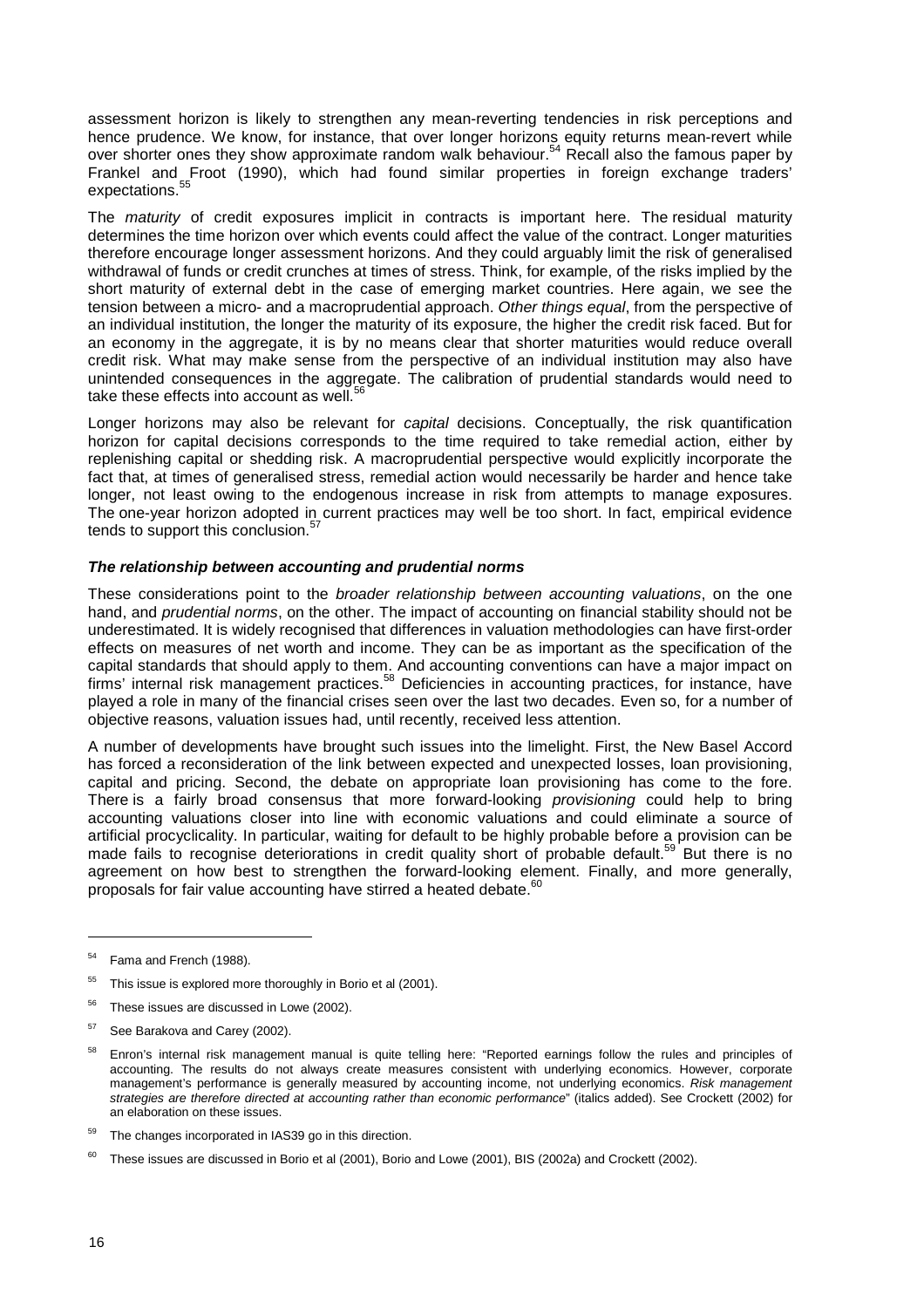A key question is whether cushions against risk and uncertainties should be built through "conservative", as opposed to "true and fair", valuations or through other means, such as specific prudential norms like minimum capital requirements. In the past, reliance on conservative valuations has been quite common. More recently, the shift towards "true and fair" valuations has reduced the scope of such mechanisms. Looking forward, one concern with fair value accounting is precisely that greater reliance on market values could have destabilising effects whenever asset price misalignments are at the origin of financial instability. In the process, it might also increase the procyclicality of the financial system.

The issue of the relationship and roles of accounting and prudential norms will have to be addressed. On the one hand, conservative valuations may be a simple and effective means of introducing cushions into the system. On the other hand, it might be argued that a sharper distinction between the roles of accounting and prudential norms would increase transparency and clarify the relationship between the different goals and means to attain them. This could help reduce the tension between the two perspectives and also speed up progress towards convergence on agreed accounting principles. Clearly, this is an under-researched area that deserves greater attention.

## **Conclusion**

l

Tennyson once said: "Words, like nature, half reveal and half conceal the soul within". But, one could add, while we *cannot* choose what nature is like, we *can* choose what words mean.

This essay has argued that two sharp, intentionally polarised definitions of the "macroprudential" and "microprudential" perspectives are helpful in bringing out the two souls that inevitably coexist in the current regulatory and supervisory arrangements. And that they are useful in highlighting the complementarities, as well as tensions, between the two approaches to securing financial stability. The key thesis developed is that strengthening further the macroprudential orientation of the framework could promote the achievement of this goal.<sup>62</sup>

Strengthening the macroprudential orientation would, in some respects, bring the framework closer to its origin, when the main concern was the disruption to the economic life of a country brought about by *generalised* financial distress. It would take it somewhat away from the pursuit of narrowly interpreted depositor protection objectives while at the same time helping to achieve them in a more meaningful way. And it holds the promise of bringing realistic objectives into closer alignment with the means to attain them.

If this diagnosis is shared, then there is still plenty of work ahead. The agenda is a full one, both for researchers and policymakers. For researchers, there is quite a lot to be done analytically and empirically to sharpen the macroprudential perspective, to better understand what it can tell us about the dynamics of risk and financial instability, and to help develop the tools to address them. For policymakers, the task is to turn the desirable into the feasible, to distinguish the feasible from the impracticable, and to make progress in implementing the shift. Success will also depend on the ability and willingness of market participants to incorporate more meaningfully the lessons of a macroprudential perspective into their own assessment of risk.

In some respects, the search for appropriate policy responses to financial instability resembles the state of monetary policy in the early 1970s. Now, as then, both researchers and policymakers are beginning to sharpen their understanding of the "enemy". Now, as then, they are groping for solutions. Now, as then, there is no reason to believe that, eventually, their endeavours will not be successful.

In fact, strengthening the macroprudential orientation of the policy framework will put a premium on closer cooperation between supervisory authorities and central banks.<sup>63</sup> This is true regardless of the specific allocation of supervisory responsibilities. It reflects the processes that generate financial instability and its consequences for the macroeconomy. As argued elsewhere, the relationship

 $61$  Aspects of these issues are discussed in Borio and Lowe (2001) and Crockett (2002).

Recently, Padoa-Schioppa (2002) too has emphasised the importance of the macroprudential dimension.

 $63$  For a focused elaboration on this point, see Crockett (2001b).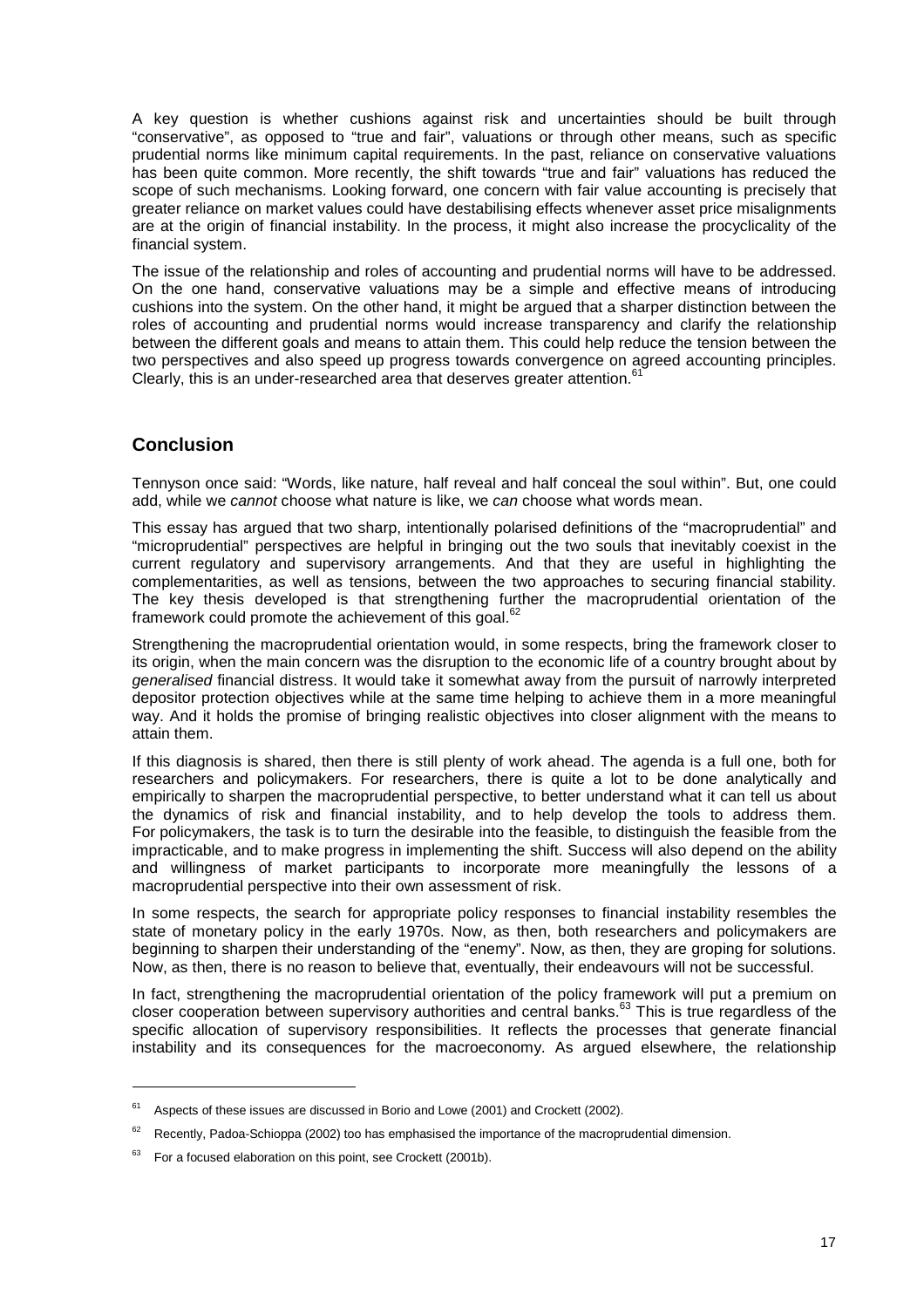between the monetary and financial regimes deserves particular attention.<sup>64</sup> There is still a lot we need to learn about how monetary policy interacts with prudential policies and how best to make the two mutually supportive. We need much more research in this area too. But this, as they say, is another story.

## **References**<sup>65</sup>

Abreu, D and M K Brunnermeier (2003): "Bubbles and crashes", *Econometrica*, 71 (1), pp 173-204.

Acharya, V (2001): *A theory of systemic risk and design of prudential bank regulation*, mimeo.

Allen, F and D Gale (2000): "Bubbles and crises", *The Economic Journal*, 110, pp 236-56.

Allen, F, S Morris and H Shin (2003): *Beauty contests, bubbles and iterated expectations in asset markets*, mimeo.

Allen, L and A Saunders (2003): "A survey of cyclical effects in credit risk measurement models", Paper presented at the BIS Conference on "Changes in risk through time: measurement and policy options", *BIS Working Paper*, no 126, Basel, January.\*

Altman, E I, A Resti and A Sironi (2002): "The link between default and recovery rates: effects on the procyclicality of regulatory capital ratios", Paper presented at the BIS Conference on "Changes in risk through time: measurement and policy options", *BIS Working Paper*, no 113, Basel, July.\*

Amato, J and C Furfine (2003): "Are credit ratings procyclical?", *BIS Working Paper*, forthcoming.

Bank for International Settlements (2001a): "Cycles and the financial system", *71st Annual Report*, Chapter VII, June, pp 123-41.\*

——— (2001b): "Consolidation in the financial sector", *Report by the Group of Ten Working Party on Financial Sector Consolidation*, January.\*

——— (2002a): "The interaction between the financial sector and the real economy", *72nd Annual Report*, Chapter VII, June, pp 122-40.\*

——— (2002b): "Monetary policy in the advanced industrial economies", *72nd Annual Report*, Chapter IV, June, pp 59-78.\*

Barakova, I and M Carey (2002): *How quickly do troubled US banks recapitalize? With implications for portfolio VaR credit loss horizons*, mimeo.

Basel Committee on Banking Supervision (2001a): The New Basel Capital Accord, *Consultative Document*, January.\*

——— (2001b): Potential modifications to the Committee's proposals, 5 November.

——— (1999): "Capital requirements and bank behaviour: the impact of the Basel Accord", *BCBS Working Paper*, no 1, Basel, April.\*

Berger, A N and G F Udell (2003): "The institutional memory hypothesis and the procyclicality of bank lending behaviour", Paper presented at the BIS Conference on "Changes in risk through time: measurement and policy options", *BIS Working Paper*, no 125, Basel, January.\*

Bernanke, B S, M Gertler and S Gilchrist (1999): "The financial accelerator in a quantitative business cycle framework", in J Taylor and M Woodford (eds), *Handbook of Macroeconomics*, Amsterdam.

Blum, J and M Hellwig (1995): "The macroeconomic implications of capital adequacy requirements for banks", *European Economic Review*, 39, pp 739-49.

 $64$  Borio and Crockett (2000) and Borio and Lowe (2002a) and Borio et al (2003). See also BIS (2001a) and (2002b).

 $65$  References listed with an  $*$  are available online at the BIS website (www.bis.org).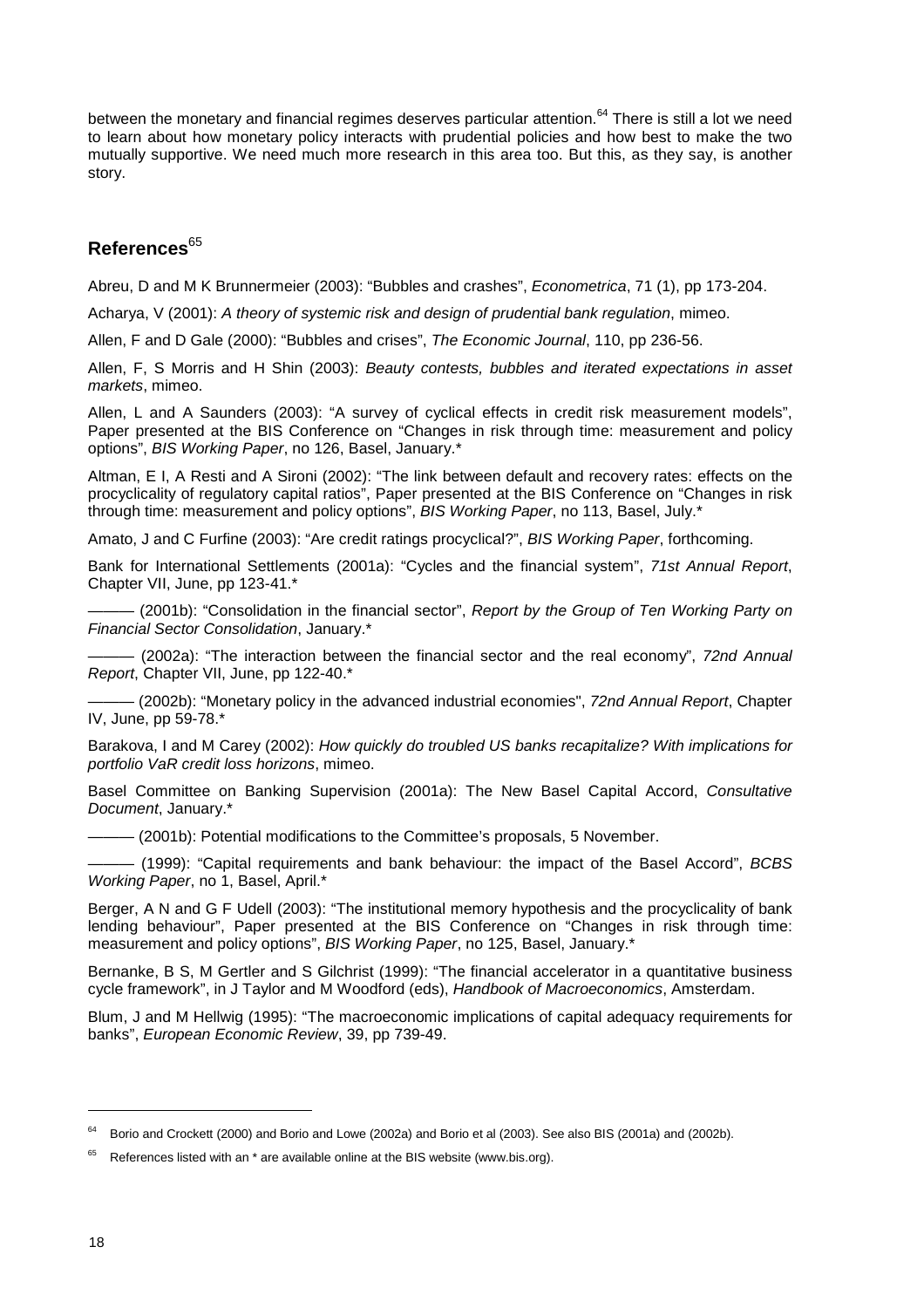Borio, C (2000): "Market liquidity and stress: selected issues and policy implications", *BIS Quarterly Review*, Basel, November, pp 38-48.\*

Borio, C and A D Crockett (2000): "In search of anchors for financial and monetary stability", *Greek Economic Review*, 20(2), Autumn, pp 1-14.

Borio, C, B English and A Filardo (2003): "A tale of two perspectives: old or new challenges for monetary policy?", *BIS Working Paper*, no 127, Basel, February.

Borio, C and R Filosa (1994): "The changing borders of banking: trends and implications", *BIS Economic Paper*, no 43, Basel, December.

Borio, C, C Furfine and P Lowe (2001): "Procyclicality of the financial system and financial stability: issues and policy options" in marrying the macro- and microprudential dimensions of financial stability, *BIS Papers*, no 1, pp 1-57.\*

Borio, C, N Kennedy and S Prowse (1994): "Exploring aggregate asset price fluctuations across countries: measurement, determinants and monetary policy implications", *BIS Economic Paper*, no 40, Basel, April.

Borio, C and P Lowe (2001): "To provision or not to provision", *BIS Quarterly Review*, June, pp 36-48.\*

——— (2002a): "Asset prices, financial and monetary stability: exploring the nexus", Paper presented at the BIS Conference on "Changes in risk through time: measurement and policy options", *BIS Working Paper*, no 114, Basel, July.\*

——— (2002b): "Assessing the risk of banking crises", *BIS Quarterly Review*, Basel, December, pp 43-54.\*

Borio, C and P Van den Bergh (1993): "The nature and management of payment system risks: an international perspective", *BIS Economic Paper*, no 36, February.

Calomiris, C and G Gorton (1991): "The origins of banking panics: models, facts and bank regulation", in R Hubbard (ed) *Financial markets and financial crises*, NBER, University of Chicago Press, pp 109-73.

Cantor, R (2002): "Through-the-cycle vs point-in-time ratings", Powerpoint presentation at the BIS Conference on "Changes in risk through time: measurement and policy options", Basel, March.

Carey, M (1990): "Feeding the fad: The federal land banks, land market efficiency and the farm credit crisis", *Dissertation*, University of California, Berkeley.

——— (2000): "Dimensions of credit risk and their relationship to economic capital requirements", in F Mishkin (ed), *Prudential Supervision: What works and what doesn't*, NBER and UC Press.

Catarineu-Rabell, E, P Jackson and D P Tsomocos (2002): *Procyclicality and the new Basel Accord banks' choice of loan rating system*, London, May, mimeo.

Chang R and A Velasco (1998): "Financial crises in emerging markets: A canonical model", *NBER Working Paper*, no 6606, Boston, MA.

Corsetti, G (1998): "Interpreting the Asian financial crisis: Open issues in theory and policy", *Asian Development Review*, vol 16 no 2, pp 18-63.

Corsetti, G and P Pesenti and N Roubini (1999): "Paper tigers, a model of the Asian crisis" E*uropean Economic Review*, no 43, pp 1211-236.

Crockett, A (2000a): "Marrying the micro- and macroprudential dimensions of financial stability", *BIS Speeches*, 21 September.\*

——— (2000b): "In search of anchors for financial and monetary stability", *BIS Speeches*, 27 April.\*

(2001a): "Market discipline and financial stability", *BIS Speeches*, 23 May.\* Reprinted in Bank of England's Financial Stability Review, Issue 10, Article 6, June, pp 166-73.

——— (2001b): "Monetary policy and financial stability", *BIS Speeches*, 13 February.\*

——— (2002): "Financial reporting: from shadows to limelight", Keynote speech at the joint BIS/Bocconi University Centennial conference on "*Risk and stability in the financial system: what roles for regulators, management and market discipline?*"*,* Milan, June.\*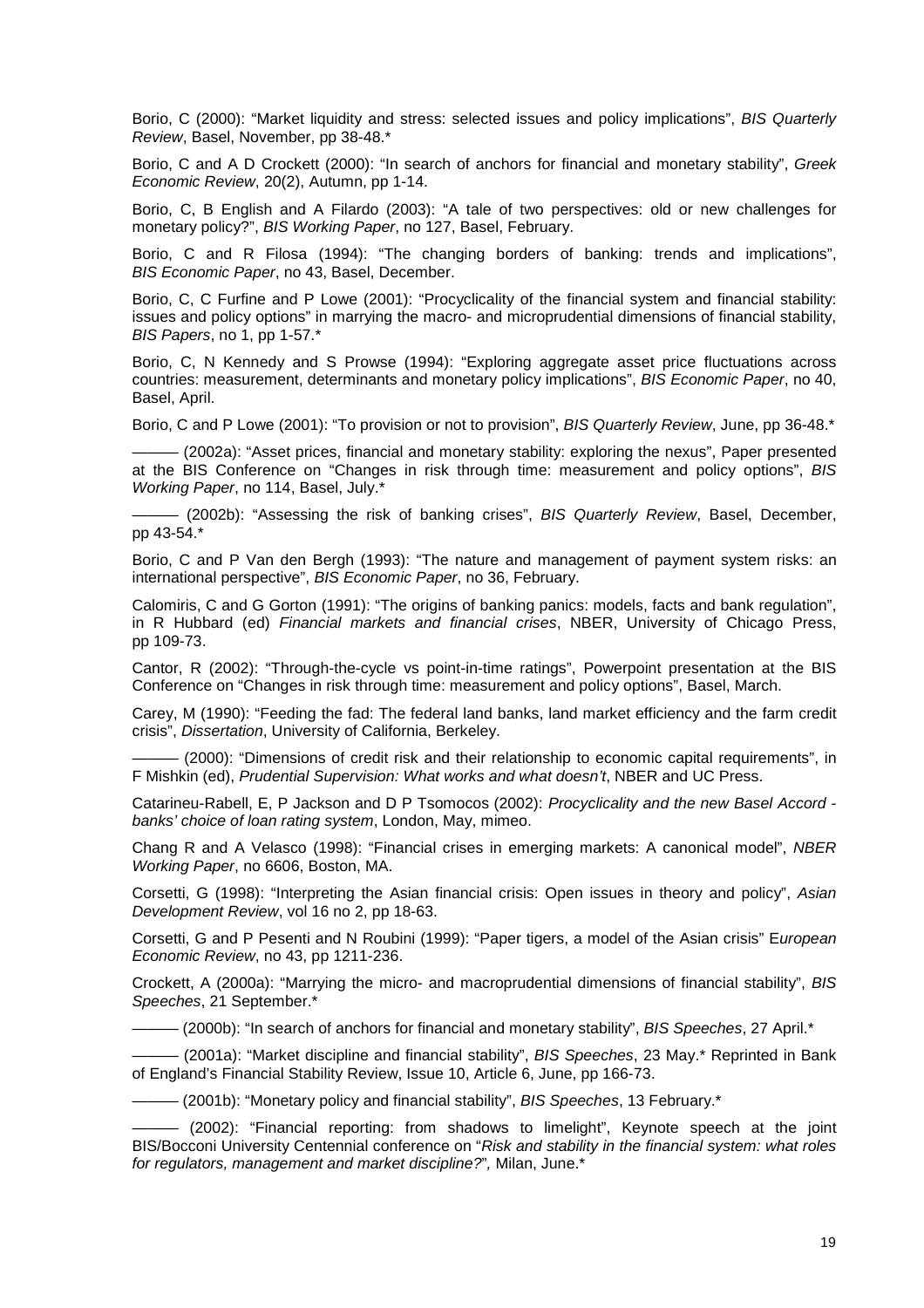Danielsson, J, P Embrechts, C Goodhart, C Keating, F Muennich, O Renault and H S Shin (2001): "An academic response to Basel II", *Special Paper* no 130, London School of Economics Financial Markets Group.

Danielsson, J, H S Shin and J-P Zigrand (2002): *The impact of risk regulation on price dynamics*, Financial Markets Group, London School of Economics, mimeo.

Davis, E P (1995): "Debt financial fragility and systemic risk", revised and expanded edition - Oxford: Clarendon Press.

De Bandt, O and P Hartmann (2000): "Systemic risk: A survey", *ECB Working Paper*, no 35, Frankfurt.

De Nicolo, G and M Kwast (2001): "Systematic risk and financial consolidation: are they related?", Board of Governors of the Federal Reserve System, *Finance and Economics Discussion Series*, no 2001-33, August.

Dewatripont, M and J Tirole (1993): *The prudential regulation of banks*, Cambridge, MA, MIT Press.

Diamond, D W and P H Dybvig (1983): "Bank runs, deposit insurance and liquidity", *Journal of Political Economy*, 91(3), pp 401-19.

Eichengreen, B and C Arteta (2000): "Banking crises in emerging markets: presumptions and evidence", *Center for International and Development Economics Research Working Paper*, C00-115, August.

Elsinger, H, A Lehar and M Summer (2002): "Risk assessment for banking systems", Paper presented at the CESifo Venice Summer Institute 2002 workshop held in Venice, 13-20 July; *Austrian National Bank Working Paper*, no 79, October.

Embrechts, P, A McNeil and D Straumann (1999): *Correlation and dependence in risk management: properties and pitfalls*, ETH, mimeo.

Euro-currency Standing Committee (1992): "Recent developments in international interbank relations", *Promisel Report*, no 2, October.

European Central Bank (2001): "The New Basel Capital Accord: Comments of the European Central Bank".

Fama, E and K French (1988): "Permanent and temporary components of stock prices", *Journal of Political Economy*, 96, pp 246-73.

Fernández de Lis, S J Martinez Pagés and S Saurina (2001): "Credit growth, problem loans and credit risk provisioning in Spain", in marrying the macro- and microprudential dimensions of financial stability, *BIS Papers*, no 1, Basel, March.

Flannery, M (1998): "Using market information in prudential bank supervision: a review of the US empirical evidence", *Journal of Money, Credit and Banking*, part I, August, pp 273-305.

Frankel, J and K Froot (1990): "Chartists, fundamentalists and trading in the foreign exchange market", *American Economic Review*, 80(2), May, pp 181-85.

Froot, K A, D S Sharfstein and J C Stein (1992): "Herd on the street: informational efficiencies in a market with short-term speculation", Journal of Finance, vol. 47(4), pp. 1461-84.

Furfine, C (1999): "Interbank exposures: quantifying the risk of contagion", *BIS Working Paper*, no 70, June.\*

Gertler, M (1988): "Financial structure and aggregate economic activity", *Journal of Money, Credit and Banking*, vol 20, August, pp 559-88.

Goodhart, C A E (1995): "Price stability and financial fragility", in K Kawamoto, Z Nakajima and H Taguchi (eds), *Financial Stability in a Changing Environment*, Chapter 10, pp 439-510, Macmillan, London.

Goodhart, C and J Danielsson (2001): "The inter-temporal nature of risk", 23rd SUERF Colloquium on "Technology and finance: challenges for financial markets, business strategies and policy makers", Brussels, October.

Goodhart, C and P J R De Largy (1999); "Financial crises: plus ca change, plus c'est la meme chose", *LSE Financial Markets Group Special Paper*, no 108.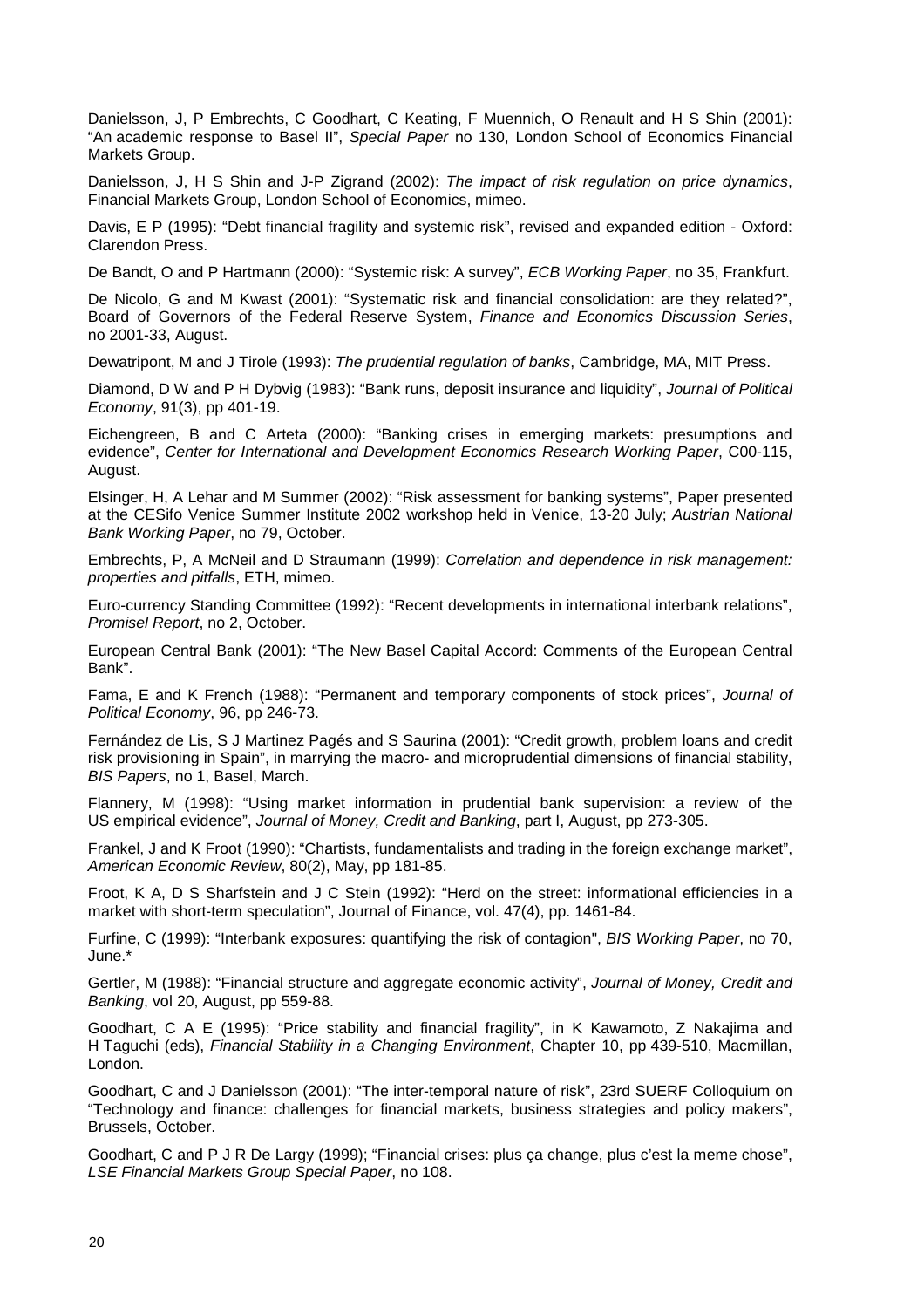Gorton, G (1988): "Banking panics and business cycles", *Oxford Economic Papers*, 40, pp 751-81.

Gourinchas, P, R Valdes and O Landerretche (2001): "Lending booms: Latin America and the world", *NBER Working Paper* 8249.

Greenspan, A (2002): "Cyclicality and banking regulation", Remarks given at the conference on bank structure and competition, Federal Reserve Bank of Chicago, May 10.

Hart, O (1995): *Firms, contracts and financial structure*, Clarendon Lectures in Economics series, Oxford, University Press, Oxford.

Hart, O and B Holmström (1988): "The theory of contracts" in T Bewley (ed) *Advances in economic theory*, Cambridge, Cambridge University Press.

Hawkins, J and M Klau (2000): "Measuring potential vulnerabilities in emerging market economies", *BIS Working Paper*, no 91, October.\*

Hellwig, M (1995): "Systemic aspects of risk management in banking and finance", *Schweizerische Zeitschrift für Volkswirtschaft and Statistik*, 131, pp 723-37.

——— (1998): "Banks, markets and the allocation of risks in an economy", *Journal of Institutional and Theoretical Economics (JITE)*, vol 154.

Hofmann, B (2001): "The determinants of bank credit to the private sector in industrialised countries", *BIS Working Paper*, no 108, Basel, December.\*

Hoggarth, G and V Saporta (2001): "Costs of banking system instability: some empirical evidence", *Bank of England Financial Stability Review*, Issue 10, Article 5, June.

Honohan, P (1997): "Banking system failures in developing and transition economies: diagnosis and prediction", *BIS Working Paper*, no 39, Basel, January.\*

International Monetary Fund (2002a): *Global Financial Stability Report*, 13 March.

——— (2002b): "Financial soundness indicators: analytical aspects and country practices", *Occasional Paper*, no 212, 8 April.

Jordan, J, J Peek and E Rosengren (2002): "Credit risk modeling and the cyclicality of capital", Paper presented at the BIS Conference on "Changes in risk through time: measurement and policy options", *BIS Working Paper*, Basel, forthcoming.

Kaminsky, G and C Reinhart (1999): "The twin crises: the causes of banking and balance-of-payments problems", *American Economic Review*, vol 89, no 3, June, pp 473-500.

Kaufman, G (1994): "Bank contagion: a review of the theory and evidence", *Journal of Financial Services Research*, April, pp 123-50.

Kent, C and P D'Arcy (2001): "Cyclical prudence - credit cycles in Australia", in marrying the macroand microprudential dimensions of financial stability, *BIS Papers*, no 1, Basel, March, pp 58-90.\*

Kindleberger, C (1996): *Manias, Panics and Crashes*, Cambridge University Press, Cambridge, 3rd edition.

Kiyotaki, N and J Moore (1997): "Credit cycles", *Journal of Political Economy*, 105(2), pp 211-48.

Lowe, P (2002): "Credit risk measurement and procyclicality", Paper presented at the Conference on "Banking supervision at the crossroads" on the occasion of the 50th Anniversary of the Dutch Act on the supervision on credit systems, *BIS Working Paper*, no 116, Basel, August.\*

Minsky, H P (1982): "Can "it" happen again?", *Essays on Instability and Finance*, Armonk: M E Sharpe.

Morris, S and H Shin (1998): "Unique equilibrium in a model of self-fulfilling currency attacks", *American Economic Review*, vol 88, pp 587-97.

Padoa-Schioppa, T (2002): "Central banks and financial stability", paper presented at the second biennial ECB conference *The Transformation of the European Financial System*, Frankfurt, 24-25 October.

Rochet, J-C and J Tirole (1996a): "Interbank lending and systemic risk", *Journal of Money, Credit and Banking*, 28(4), pp 733-62.